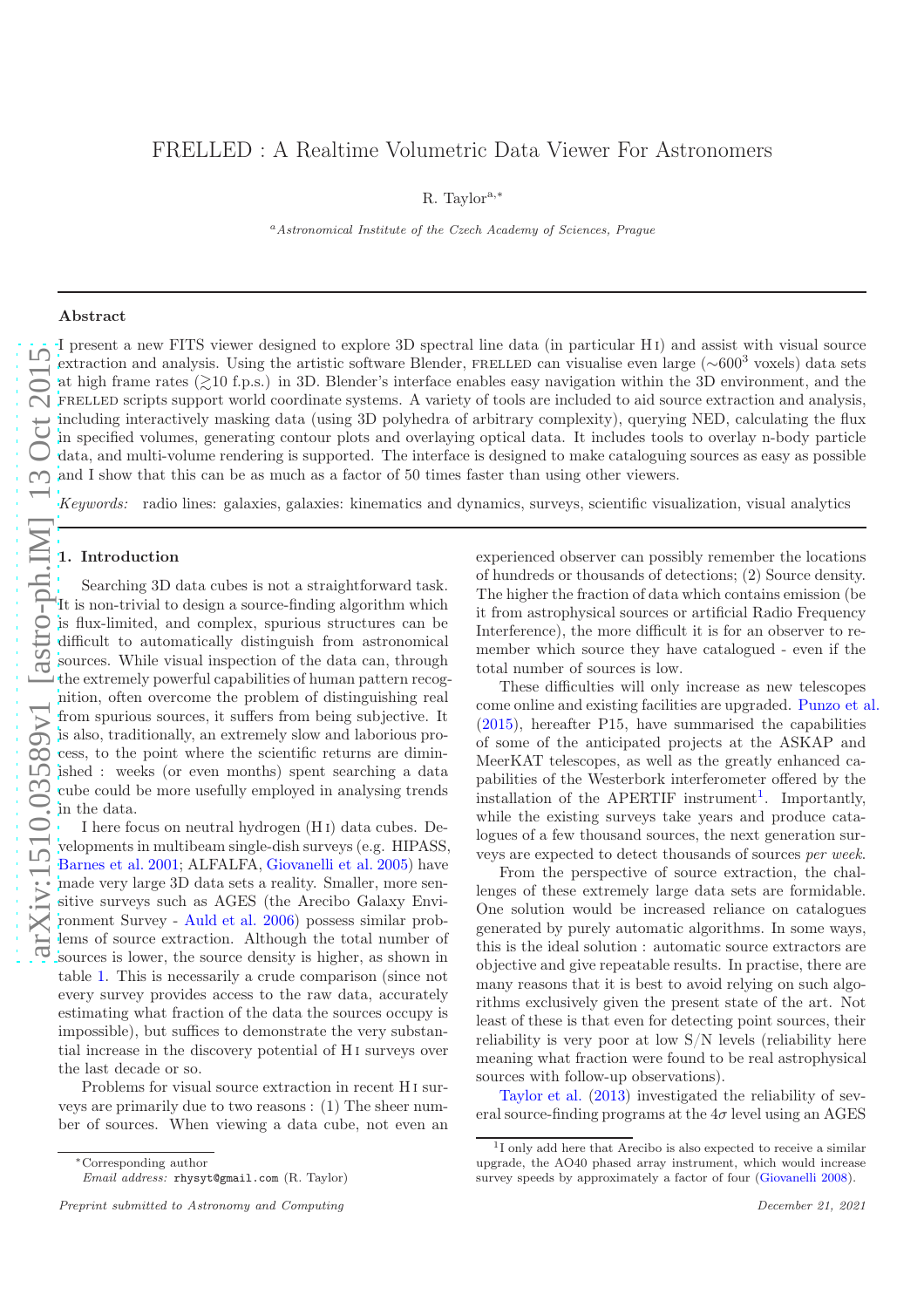<span id="page-1-0"></span>Table 1: Notable HI surveys and their source densities. Columns : (1) Survey name; (2) Total area in square degrees; (3) Velocity range in km s−<sup>1</sup> ; (4) Total number of sources detected; (5) Number of sources detected per unit volume relative to HIPASS. HIPASS data is from [Meyer et al.](#page-15-6) [\(2004\)](#page-15-6), HIJASS from [Lang et al.](#page-15-7) [\(2003\)](#page-15-7), HIDEEP from [Minchin et al.](#page-15-8) [\(2003\)](#page-15-8), ALFALFA from [Haynes et al.](#page-15-9) [\(2011](#page-15-9)), and AGES from AGES papers I-VIII (all published data at the time of writing).

| 1)Survey       | $(2)$ Area | $(3)$ Velocity range / km s <sup>-1</sup> | (4)Sources | $(5)$ Sources/volume |
|----------------|------------|-------------------------------------------|------------|----------------------|
| <b>HIPASS</b>  | 34,432     | $-1,280 < v < 12,700$                     | 4,315      | 1.0                  |
| <b>HIJASS</b>  | 1.115      | $-3,500 < v < 10,000$                     | 222        | 1.6                  |
| <b>HIDEEP</b>  | 60         | $-1,280 < v < 12,700$                     | 173        | 23.0                 |
| <b>ALFALFA</b> | 2.800      | $-2,000 < v < 20,000$                     | 15,855     | 28.7                 |
| <b>AGES</b>    | 65         | $-2,000 < v < 20,000$                     | 886        | 69.1                 |

data cube. We found a reliability level of  $2\%$  for POLYFIND [\(Davies et al. 2001;](#page-15-10) MULTIFIND has a similar reliability level - [Meyer et al. 2004\)](#page-15-6), 7% for DUCHAMP [\(Whiting 2012,](#page-15-11) designed to work with any 3D FITS data) and 16% for glados [\(Taylor et al. 2012,](#page-15-12) specifically written to deal with AGES data). Reliability of both GLADOS and DUCHAMP can be increased by a factor of two but at the expense of completeness (see [Taylor 2010\)](#page-15-13). However, note that the volumes searched by the automatic routines had to be specially chosen to exclude regions affected by radio frequency interference (RFI) - without this restriction the reliability levels drop by at least an order of magnitude. In contrast, the reliability of a visual extraction catalogue was estimated at 51% and included regions strongly affected by RFI.

Even if automatic source-finding routines can be improved, there are other reasons why visual extraction is desirable. Unforeseen problems with the data (or, equally, real sources with unexpected characteristics) may confuse automatic programs which a human could rapidly identify and understand. An intuitive feeling for how a source relates to others in the data set can be invaluable for understanding unusual characteristics (e.g. intergalactic bridges and tails). Additionally, large surveys are only part of the story - a detailed understanding of the data usually relies on extracting smaller catalogues focused on particular objects, and knowledge of the individual sources becomes essential.

In this paper I present FRELLED, the FITS Realtime Explorer of Low Latency in Every Dimension. FRELLED is designed to address one of the main disadvantages to visual source extraction : its low speed. Human pattern recognition is able to understand massively more complex images than those of H<sub>I</sub> data cubes on very short  $\ll$ 1 second) time scales - it is not a problem of finding the sources, but *recording* them. FRELLED provides tools that overcome this problem, allowing the user to record hundreds of sources per day. While many FITS viewers allow 3D views of the data as a secondary feature, with FRELLED this is an intrinsic part of the process. It thus provides a new way to explore and understand 3D data sets.

The rest of this paper is organised as follows. Section

[2](#page-1-1) discusses the code and its performance in comparison to other viewers (focusing on the display capabilities). Section [3](#page-10-0) gives an overview of the features useful for astronomical data analysis in FRELLED, comparing them with other tools. In section [4](#page-13-0) I discuss some of the shortcomings of FRELLED and possible future improvements, and I summarise the discussion in section [5.](#page-14-0)

FRELLED relies on the artistic software 'Blender'. Throughout this article I will refer to Blender when dealing with a feature explicitly provided by the software with no Python code required, and FRELLED when referring to features which are enabled - or made simpler - by my scripts. A complete archive of all FRELLED releases, including source code, can be found [online](http://www.rhysy.net/frelled-archive.html)[2](#page-1-2) . A detailed user guide is also available on the FRELLED [wiki page](http://frelled.wikia.com/wiki/FRELLED_Wikia)<sup>[3](#page-1-3)</sup>.

### <span id="page-1-1"></span>2. Overview of FRELLED's display capabilities

### *2.1. Blender's display interface*

There were two primary motivations for developing  $FRELLED$ : (1) a desire to view 3D data sets in 3D, thus enabling a rapid, intuitive understanding of the data; (2) the need to be able to easily, rapidly, and interactively mask regions of the data (for instance to hide RFI and record galaxies).

To accomplish this task, I use the open-source software Blender. While Blender itself is not designed as a data viewer (it is primarily aimed at artists), it has many characteristics that make it eminently suitable as such. The most important of these for astronomy is the presence of a Python interpreter. This allows Blender to interface with any of the numerous astronomical routines available in Python. Secondly, it has a powerful interactive 3D display - both artists and astronomers have a mutual interest in viewing large amounts of data. The advantage of using Blender is that to leapfrog the need to develop a display routine and concentrate on the features required for astronomy (the disadvantage is being at the mercy of the

 $^{2}$ <http://www.rhysy.net/frelled-archive.html>

<span id="page-1-3"></span><span id="page-1-2"></span><sup>3</sup>[http://frelled.wikia.com/wiki/FRELLED\\_Wikia](http://frelled.wikia.com/wiki/FRELLED_Wikia)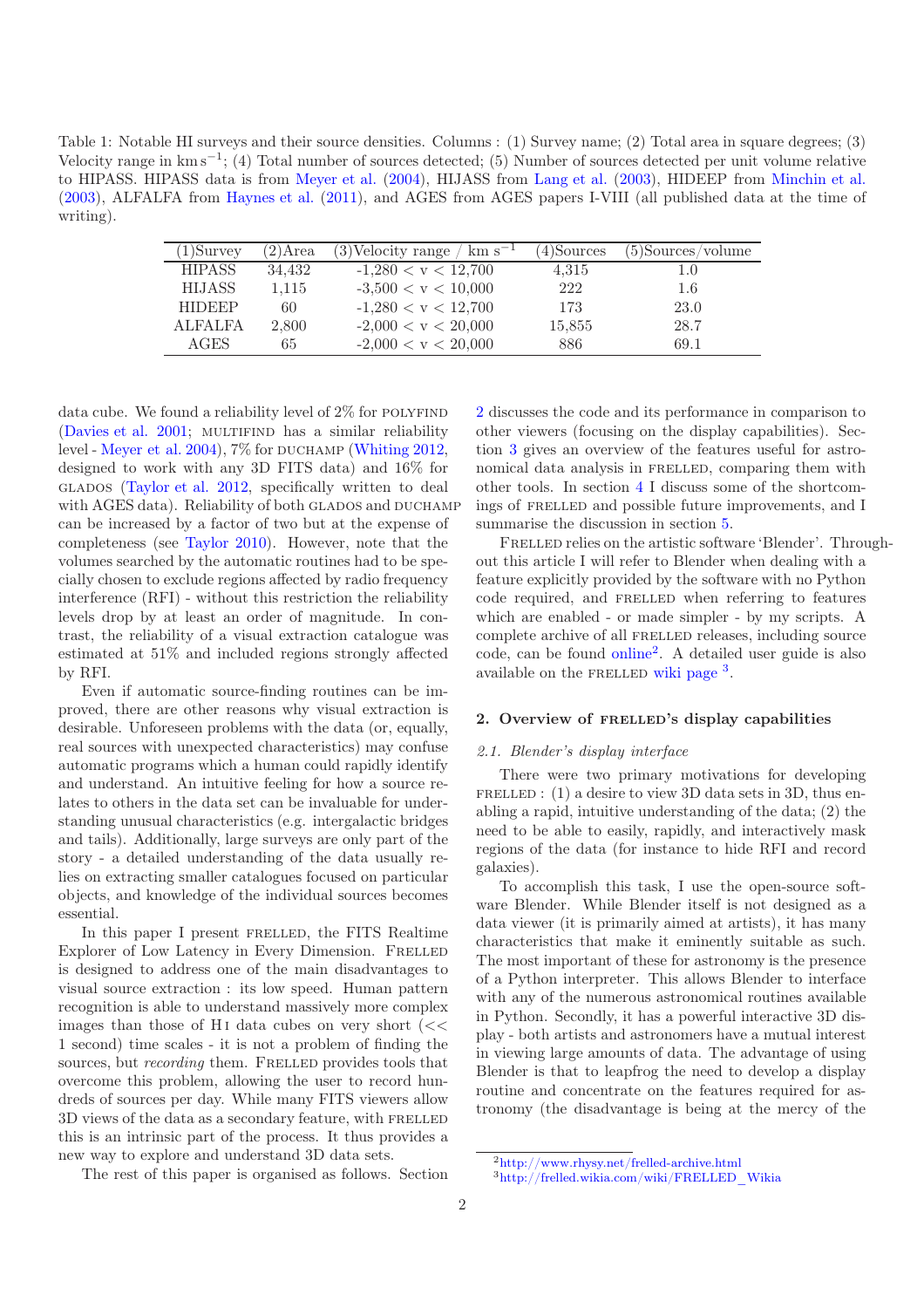Blender developers regarding display capabilities). For a thorough review of the capabilities of Blender in astronomy, see [Kent](#page-15-14) [\(2013\)](#page-15-14).

In brief, Blender is designed for creating 3D content (still images, videos, and interactive features). The primary way a user does this is by generating an object which consists of a mesh of vertices that define virtual faces. A vertex is simply a set of x,y,z coordinates. A face is a plane defined by three or four vertices. The mesh is the set of vertices and their associated faces. Meshes can be assigned different materials to give colour and transparency, which may include the use of textures (procedurally-generated functions or pre-computed images). Each mesh is part of an object, which can have position, scale, and rotation along the  $X/Y/Z$  axes. Each object contains a single mesh, but different objects may contain the same mesh. Most parameters can be animated (e.g. position, material colour, rotation, etc.) - that is, made to vary in a controlled way over some specified number of frames.

# <span id="page-2-2"></span>2.2. Displaying 3D FITS data into Blender via FRELLED

FRELLED is a set of Python scripts which can be used to visualise 3D astronomical FITS files inside Blender. On a typical system (at least 2 GB RAM, a 1 GB GPU and a 1.5 GHz CPU), Blender is capable of handling a few (< 10) million vertices at ∼ 25 f.p.s., but only a few thousand objects (which contain much more data than vertices, and so require much more memory). In order to display the full FITS data for a  $500$  voxel<sup>3</sup> cube using its internal mesh format, Blender would require at least one vertex and one material per pixel (i.e. 125 million). This is far in excess of what Blender is designed to handle, and consequently it is not a practical solution - frame rates would drop well below 1 f.p.s. Thus unfortunately we cannot, for example, simply write a Python script to load in every voxel as a cube and give it some transparency, which might be the most obvious solution <sup>[4](#page-2-0)</sup>. This method would require much of the faint emission to be clipped, thus precluding it as a suitable approach for source finding (which must preserve as much of the original data as possible).

This limitation can be circumvented using the technique known as *billboarding*. First, the cube is "sliced" into a series of PNG images, each of a constant velocity, declination, or right ascension. The images are generated using a combination of the standard *pyfits* and *matplotlib* Python modules.

These images are mapped onto a sequence of Blender's internal mesh objects (planes), which are separated by an amount equivalent to the size of one pixel in the PNG images. A simple example of this is shown in figure [1.](#page-2-1) Blender is quite capable of handling hundreds of objects with image textures at  $> 25$  f.p.s., so we are able to view the full information of the FITS file at a high frame rate.

<span id="page-2-1"></span>

Figure 1: Simple example of the billboarding technique. Here four image planes are used, each with the same image texture. To illustrate the technique more clearly, a minimum level of transparency has been set so that the planes themselves are visible, and only a single image texture is used. For displaying volumetric data, typically tens or hundreds of image planes are used, each with an image texture from a different slice of the data. With low data levels allowed to be completely transparent, this can be an effective way to display volumetric data.

To view the data in 3D, the materials are given some transparency which is influenced by the image texture - i.e. any region above some threshold will be completely opaque, and any below another threshold will be completely transparent. This lower limit means that some of the data is clipped out, but typically far less than if each voxel were a separate cube object. If the data has had good baseline subtraction (i.e. noise distribution symmetrical about a value of 0.0), clipping all values below 0.0 is normally sufficient.

While the level of clipping required to display data in 3D in FRELLED is minimal, it is not zero. The realtime display engine of Blender calculates the transparency as the sum of the values along the line of sight. This means that in 3D mode some faint sources can be missed. Therefore FRELLED also incorporates a conventional 2D mode, which I will briefly discuss in section [3.2.](#page-11-0) I will mainly concentrate on the more novel 3D aspect of the program in the rest of the paper.

Note that FRELLED uses the PNG images only for displaying the data inside Blender. All analysis tasks which require access to the original data (which I discuss in section [3\)](#page-10-0) use the original FITS file.

<span id="page-2-0"></span><sup>4</sup>For an experiment in using this method, including the Python code, see [this link : http://www.rhysy.net/fits-method-2-1.html.](http://www.rhysy.net/fits-method-2-1.html)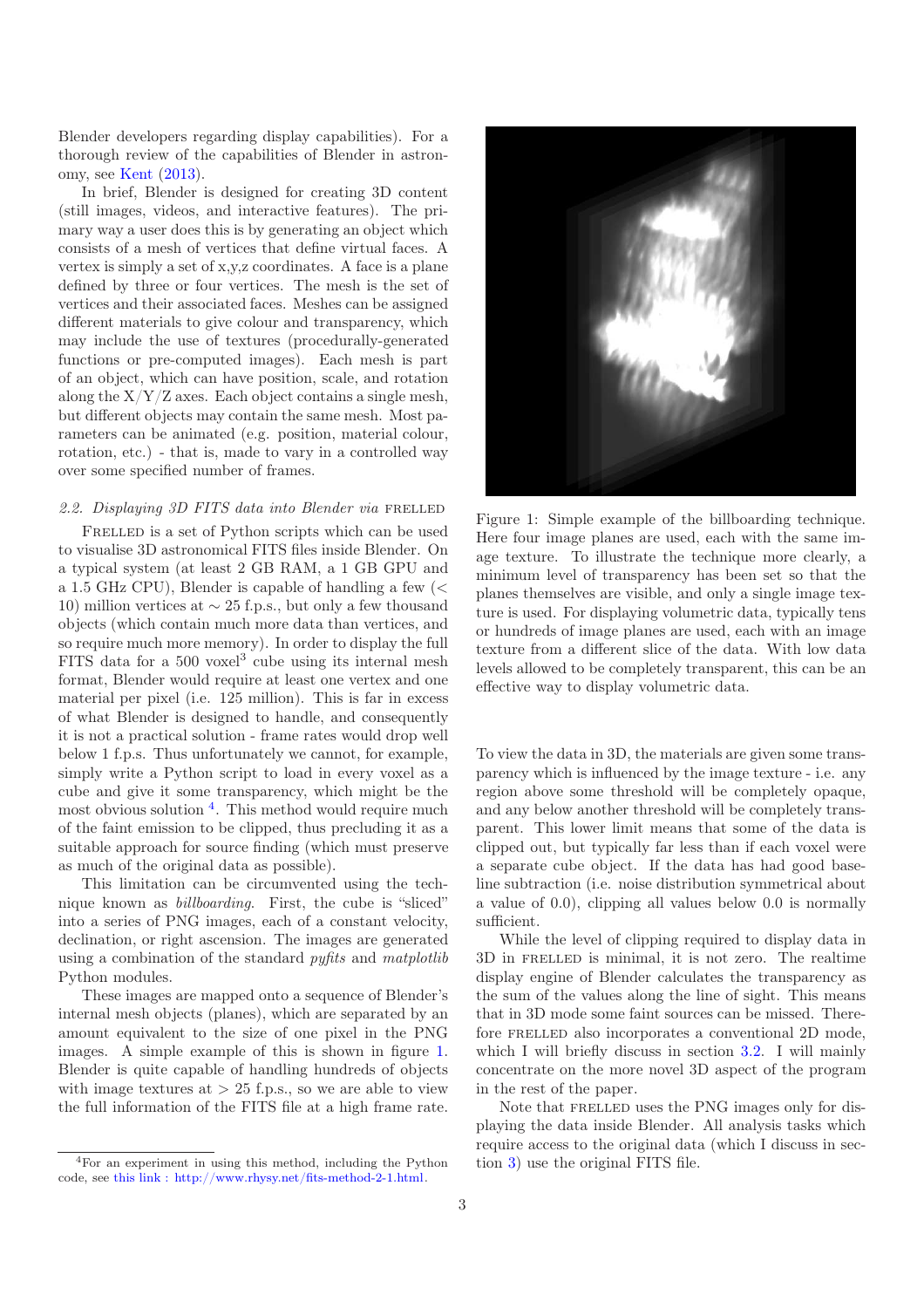As evident in figure [1,](#page-2-1) displaying the data on a series of planes has the obvious disadvantage that those planes cannot be seen if the view is directly edge-on. This can be avoided by slicing the data along the three major axes (or 'projections', as in the *kvis* parlance; [Gooch 1996\)](#page-15-15). Following the *kvis* convention we term these the XY (normally sky coordinates), XZ (RA-velocity) and ZY (Dec-velocity) projections. Displaying each projection requires a separate collection of image planes. The user can control which projections they want to load into FRELLED, reducing load time and memory use.

To save further memory and increase the realtime display frame rate, only one projection is displayed at a time (each projection is stored on a separate Blender "layer" or workspace). A Python script continuously monitors the angle of the viewpoint and switches to the appropriate projection in realtime. If the user only loaded in one or two projections, the display will only show the view appropriate for those projections. Thus the display is optimised to save time, memory, and preserve the best possible display of the data. I discuss this further in section [2.6.](#page-7-0)

It is possible to use different colour *transfer functions* to control the transparency and colour of the data. We caution that this is a completely different concept to the *radiative* transfer function, which may be more familar to users with a background in astrophysical theory. The radiative transfer function determines how light propogates through a medium and the wavelength-dependent changes dues to scattering, absorption and emission. This is useful in visualisations, for example, in converting the results of numerical simulations into maps of emission in different wavebands (e.g [Lagos et al. 2015\)](#page-15-16). However this is far from a trivial procedure and not implemented in FRELLED (or indeed most FITS viewers).

In contrast the term "transfer function" in computer graphics normally refers to the *colour* transfer function, which is a much simpler concept (this is what we will refer to throughout the remainder of the paper). The colour transfer function determines which RGB values (and in the case of FRELLED also the transparency, alpha) to assign a pixel based on the input data values. Mathematically this can be trivial. For example, a data value of 0.0 might be assigned RGBA values of 0.0, displaying as transparent black, while data values of 1.0 might be given RGBA values of 1.0, shown as opaque white, with a linear interpolation of values in between (the standard greyscale mapping). Far more complex mappings of the data to RGBA values are also possible : the RGB components do not have to have the same gradient or vary monotonically (a simple example is shown in figure [2\)](#page-4-0).

<span id="page-3-0"></span>FRELLED includes standard linear and logarithmic transfer scaling functions found in many other astronomical FITS viewers (see section [2.7\)](#page-8-0). This is implemented via the *matplotlib* Python module, along with a variety of different colour schemes provided as standard in *matplotlib*<sup>[5](#page-3-0)</sup>.

This module also allows users to create their own transfer functions which may be more suitable to their particular data set (we discuss some common problems specific to astronomy in more detail in section [2.3\)](#page-3-1). To do this the user has only to specify the RGBA values they wish at specified data values, with interpolation between the missing values being linear (see, for example, this  $url)^6$  $url)^6$ .

For transparency, Blender does an on-the-fly conversion of RGB to alpha values (by averaging). Therefore it is much easier to understand a greyscale map for controlling the transparency and to use another function to determine the colour. FRELLED allows the user to use two different maps, with one or both affecting the colour and transparency.

The ability to use different transfer functions enables an interesting possibility : one can use one FITS file to set the transparency and other data set to set the colour. This may be particularly useful for simulations, where one has access not only to density information at every point but also (for example) temperature and velocity. It also has potential applications for multi-wavelength observational data (see section [2.4\)](#page-4-1).

#### <span id="page-3-1"></span>*2.3. Astronomical data*

Astronomical data presents a specific set of challenges. To some extent, the data sets are so diverse and specialised that processing the data to display it in the "best" way will have to be the responsibility of the user. For example, due to the hexagonal pattern of the multibeam receiver, AGES data cubes have higher noise levels at the spatial edges. Without correcting for this the higher flux levels at the edge cause the edges of the data to appear opaque in FRELLED, blocking the view of most of the data. In [Taylor et al.](#page-15-17) [\(2014\)](#page-15-17) (hereafter T14) we described how recasting the cube in signal to noise (dividing each pixel value by the *rms* along that spectrum) can remove this effect without losing any visual information (see T14 appendix A). I cannot possibly hope to incorporate all such incredibly specialised solutions within FRELLED (however the code for this particular operation is available [online](http://www.rhysy.net/Resources/Programs/FitsBaseline_SN.py)<sup>[7](#page-3-3)</sup>) the user will always have to do *some* work to exploit their data to its full potential.

Nonetheless, there are some common aspects to most astronomical data that for which some solutions can be anticipated. The third axis is usually velocity (redshift), not distance, and the number of channels depends on velocity resolution and bandwidth (i.e. the receiver). This means that the size of one channel has no correlation whatsoever with the size of one spatial pixel - indeed they contain qualitatively different information. When the number of channels is low compared to the number of spatial pixels, displaying them with equal size can make velocity information much harder to discern (and yet strangely other

4

[http://matplotlib.org/examples/color/colormaps\\_reference.html](http://matplotlib.org/examples/color/colormaps_reference.html)

<span id="page-3-3"></span><span id="page-3-2"></span> $6$ [http://matplotlib.org/examples/pylab\\_examples/custom\\_cmap.html](http://matplotlib.org/examples/pylab_examples/custom_cmap.html) <sup>7</sup>[http://www.rhysy.net/Resources/Programs/FitsBaseline\\_SN.py](http://www.rhysy.net/Resources/Programs/FitsBaseline_SN.py)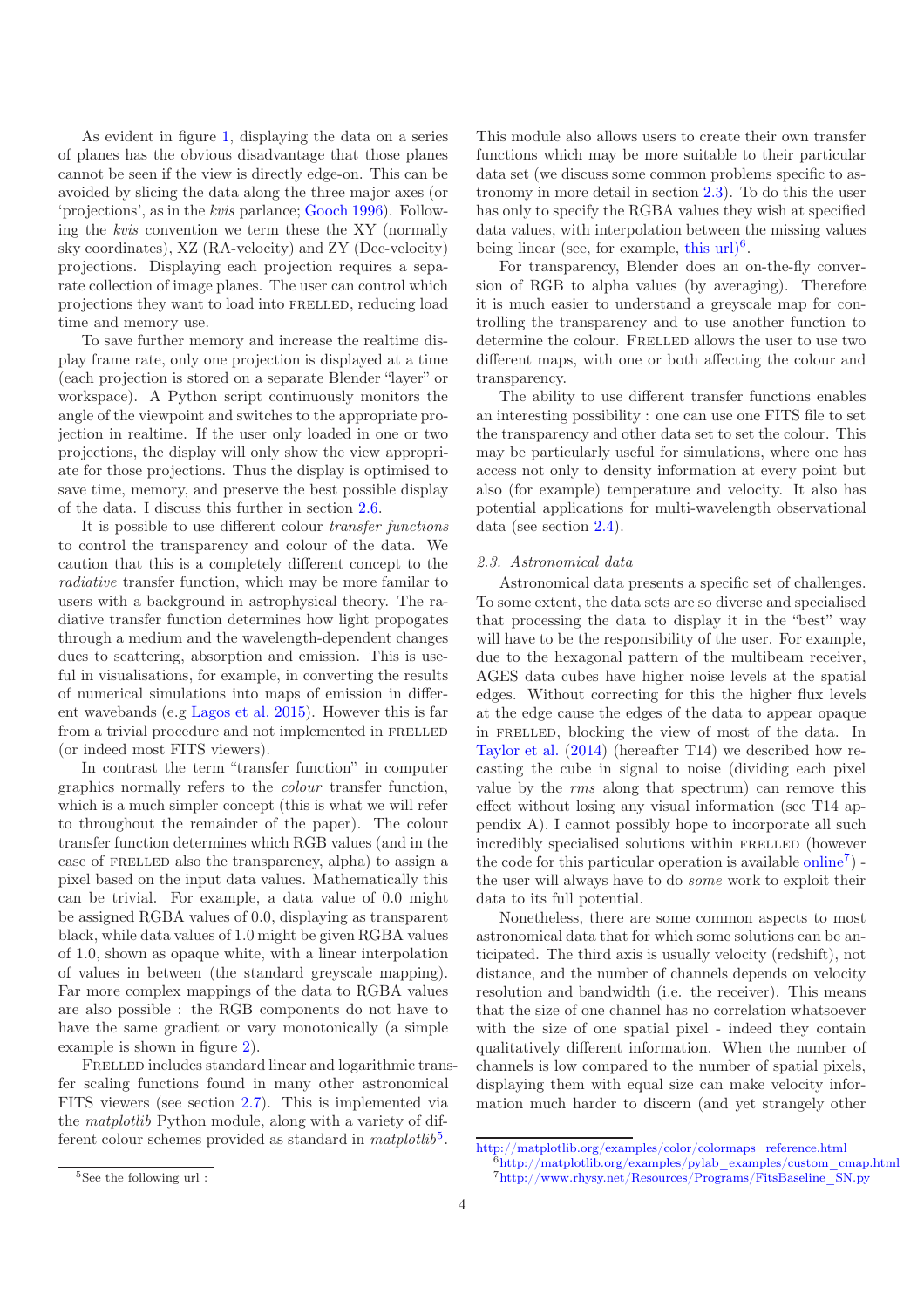<span id="page-4-0"></span>

Figure 2: Examples of using different display settings in FRELLED to reveal different features in a (numerical simulation) data cube. The top row shows the cube displayed using a single greyscale colour map to affect only the opacity. The second row shows the use of a combination of a greyscale opacity map and a rainbow colour map. From left to right, the maximum opacity  $(1.0 = \text{opause})$  varies from 0.01, 0.1, 0.5, to 1.0.

astronomical 3D viewers, such as *d9* and *xray*, do not account for this). For this reason, FRELLED includes an option to stretch the velocity range of the displayed data to be equal to the spatial size (x-axis, usually right ascension) of the data. For an example, see figure [3.](#page-5-0)

Data often has a high dynamic range, and a logarithmic intensity scale can be as useful in revealing faint features in 3D as it can in 2D. However unlike 2D data, in 3D data cubes the dynamic range can vary significantly from channel to channel. A transfer function which displays the full range of data in one channel might show nothing at all in others. This problem is particularly acute for Galactic H i data. Simply using a linear or logarithmic transfer function over some data range results in either displaying the high-flux channels clearly, but rendering the low-flux channels invisible, or showing the low-flux channels clearly but rendering the high-flux channels opaque.

The solution available in FRELLED is inspired by  $dsg$ 's ability to automatically vary the transfer function based on the currently displayed channel. The data range displayed in one channel might be, say, 10-15 K, but in another it might be 100-150 K. In this way structures in channels with different dynamic ranges can be shown with equal contrast. I implement this in FRELLED by having the user choose an option which generates a separate, "normalised" cube. The user specifies what fraction of the data *in each channel* should be rendered opaque and what fraction should be transparent. Data values in between the

specified minimum and maximum are scaled linearly in opacity. This solution is appropriate for displaying structures, but loses information about the relative flux levels. Figure [4](#page-6-0) shows a comparison between using the raw and normalised data.

Rescaling the data either to S/N levels or according to peak flux per channel render the values unphysical, but may be the most appropriate display option. Therefore, FRELLED allows the user to display one file while performing any quantitative analysis functions (see section [3\)](#page-10-0) on another.

### <span id="page-4-1"></span>*2.4. Multi-volume display and comparative visualisation*

P15 note that the ability to display multiple data sets is an important tool for comparative visualisation. None of the viewers they discuss, nor those I summarise in section [2.7,](#page-8-0) support multi-volume rendering. This feature is implemented in  $FRELED$  as of version 4.2, as demonstrated in figure [5.](#page-7-1) Two different data sets can be rendered with different colour schemes and transparency levels (the latter can be altered interactively for each component separately). Each data set is displayed on alternative image planes; thus this causes some penalty in the frame rate. There are many possible uses for such a feature, for example, displaying multi-wavelength data (as in the figure), multi-polarisation data, multi-phase media in numerical simulations, or even arbitrary selections within single-component data sets (for example emission above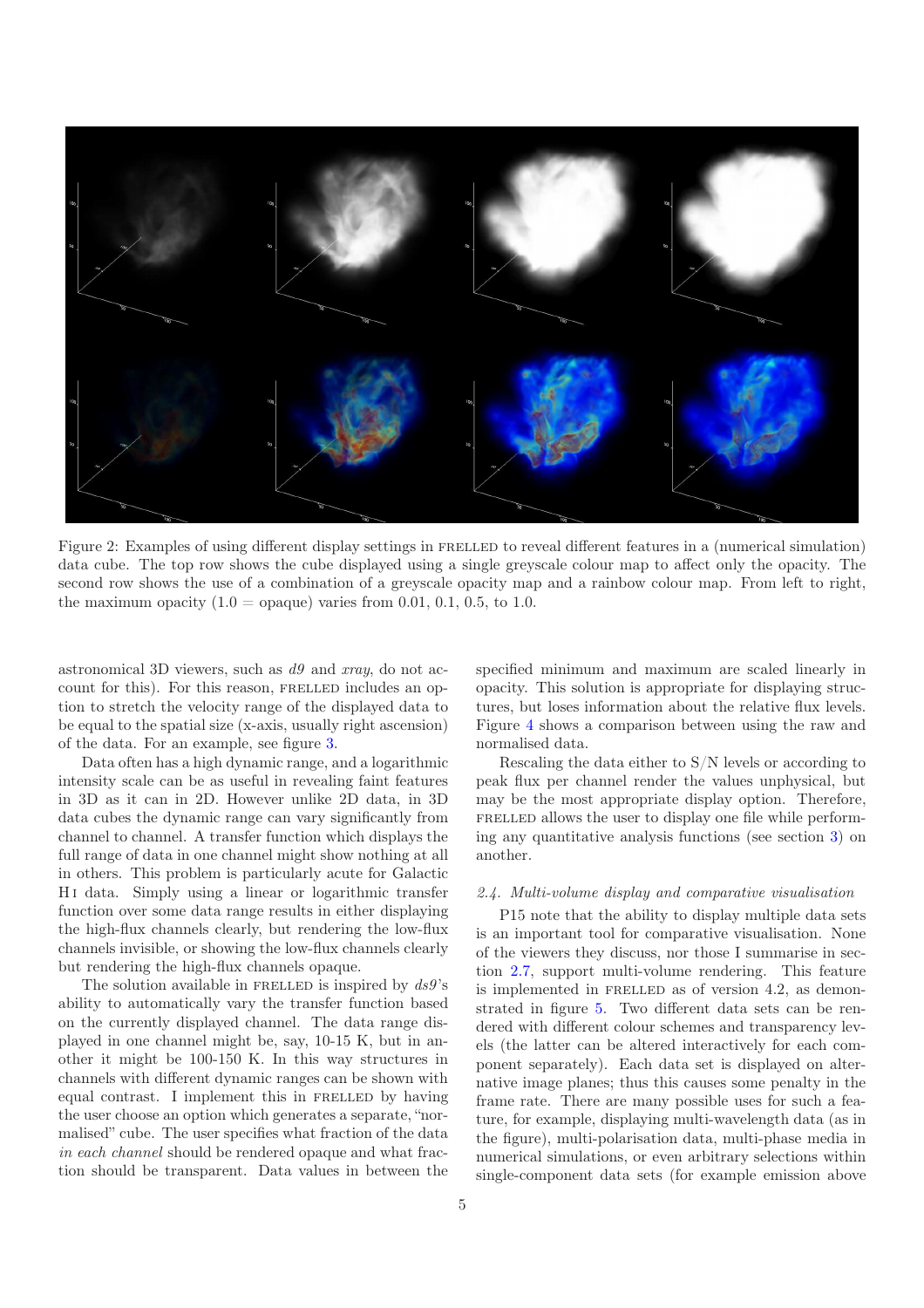<span id="page-5-0"></span>

Figure 3: NGC 628 H<sub>I</sub> data cube (from The H<sub>I</sub> Nearby Galaxy Survey, [Walter et al. 2008\)](#page-15-18) as displayed in FRELLED. The left panel shows the data with every voxel at the same size - since the number of channels (58) is low compared with the number of spatial pixels (1024), kinematic information is essentially lost in the display. The right panel shows the data with the data stretched along the velocity axis so as to be displayed as a cube - kinematic information is readily apparent. The same transfer function is used in both cases.

a specified intensity threshold could be displayed with a different colour scheme to fainter emission).

True multi-volume rendering is at present restricted to two data sets. A simpler alternative of "blinking" between data sets is also implemented which has no restriction on the number of components which can be displayed.

I mentioned in section [2.2](#page-2-2) that Blender can display different "layers" or workspaces. In fact Blender files can contain many different *Scenes*, each of which contain 20 different layers. A scene is essentially a file within a file, and each can contain completely separate objects, or those objects can be linked across scenes (see section [3.2\)](#page-11-0). Crucially, the viewpoint in each scene is always the same. This means that different cubes can be displayed in different scenes. The images textures of the cubes in different scenes remain in GPU memory, which means that switching between scenes is very fast. The time to switch the view from one data set to another depends on the number of Blender objects in each scene so is only weakly dependent on the size of the data sets; typically it takes about 1 second to switch between displays.

Blender's mesh objects also make effective tools for comparative analysis. I discuss these in detail in section [3.1.](#page-10-1) Here I only note that while it is possible to use mesh objects to generate source catalogues, the reverse is also true - FRELLED includes tools to import catalogues generated externally. Two special cases of this are the ability to

import n-body particles and vectors, allowing comparisons (say) of observational and simulated data. N-bodies are displayed as vertices (single pixel points) while vectors are displayed as cones. The visibility of the particles/vectors is affected by the FITS file : if the opacity is high, particles behind (from the user's perspective) the FITS data will not be seen. There is an 'x-ray' option in Blender which forces the meshes to always be visible regardless of objects in the user's line of sight, though at present this cannot be accessed via the FRELLED menus.

At present it is the responsibility of the user to ensure that the various data sets loaded have the same coordinate systems. Particle data must have the same pixel coordinates as the FITS file. Multiple FITS files should have identical world coordinate systems, being gridded with the same number of pixels and at the same pixel scale.

# <span id="page-5-1"></span>*2.5. Benchmarks*

FRELLED is designed primarily as a realtime 3D viewer. While the ray-tracing capabilities of Blender can be used to record rotation movies (or time series for simulations), this is far too slow for an interactive view. I test FRELLED on an HP Elite 7500 series desktop with an Intel i7-3770 quad core 3.4 GHz CPU, 16 GB RAM and a 4GB NVIDIA GeForce GT 640 GPU, and an older Sony Vaio F11Z1E with an Intel i7-720QM quad core 1.7 GHz CPU, 8 GB RAM and a 1GB Nvidia Geforce GT 330M GPU. The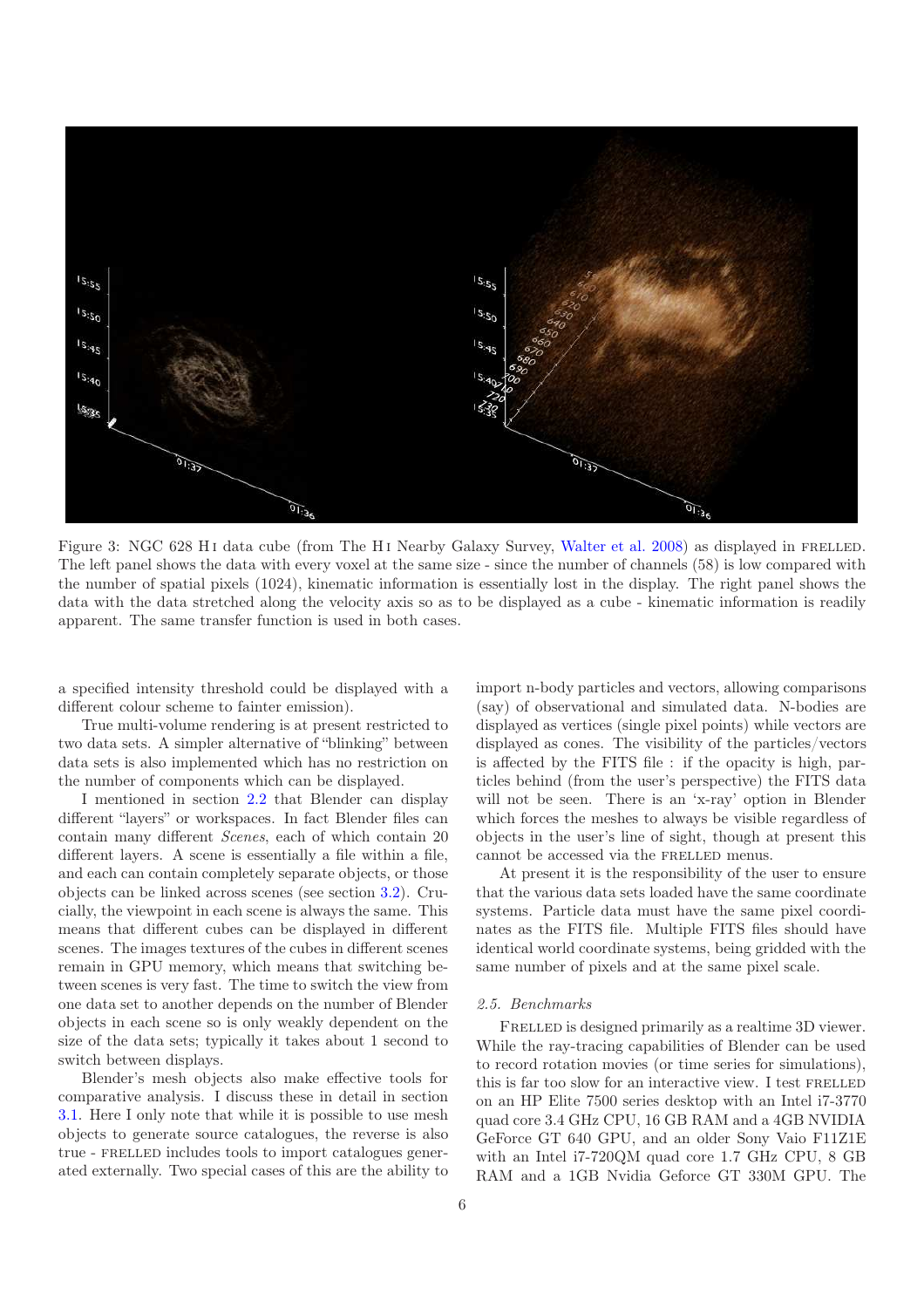<span id="page-6-0"></span>

Figure 4: VLA GPS H<sub>I</sub> data cube shown using a linear transfer function on the raw data (left) and the normalising technique described in the text (right). While the raw data preserves a sense of the relative intensity of the data in each channel, the normalised data shows the structures present far more clearly. A rotating movie of the right panel is available online at this url : [https://www.youtube.com/watch?v=7r0UJGzLK8M.](https://www.youtube.com/watch?v=7r0UJGzLK8M)

HP Elite runs Debian 3.2.51-1 (64 bit) while the Sony Vaio runs Windows 7 (64 bit but with 32 bit Blender and Python). In table [2,](#page-7-2) I compare the loading times, reloading times (see below), display frame rate, and rendering speed for a large  $(1023\times781\times241)$ , equivalent to 577<sup>3</sup> voxels) data cube, shown in figure [4](#page-6-0) from the VLA Galactic Plane Survey [\(Stil et al. 2006\)](#page-15-19) and a smaller (128<sup>3</sup> voxels) cube (private FLASH simulation data - see figure [2\)](#page-4-0). The Sony Vaio lacks sufficient memory to load the larger cube.

Although once the data is loaded the display frame rate is high, initially converting that data into the Blenderreadable PNG images and loading them into Blender is much slower than loading in a cube in, say, *kvis*. On the HP Elite, the larger cube took a mere 1 second to load in *kvis*. *Kvis*, which was designed from the ground up as a FITS viewer, is far superior in this regard to FRELLED, which is essentially a hack to load FITS data into a program never designed with astronomers in mind. I discuss the consequences of this in section [3.1.](#page-10-1)

As described above, since FRELLED's loading times are so much greater than for *kvis*, it is not necessary to load in all three projections of the data cube - the user can select only one or two, if they wish to save time and/or memory. I account for this in the benchmarks table. The "loading time" column shows the time to first load in the data (i.e. convert the cube into PNG images and then display one projection) plus the extra time needed when switching to a different projection. Note that this delay *only occurs once* as the images must be loaded into GPU memory when the user switches the view to a different projection for the first time - after that there is no delay in rotating the view from one projection to any other. Once the user has converted the data with a satisfactory transfer function and altered the display parameters appropriately, they can then save the .blend file, which preserves these display settings. The "reloading time" refers to the time needed to re-open this file, which does not require converting the FITS data into PNG images.

Both the time to render an image (using Blender's internal raytracing engine) and the realtime display frame rate depend (by a factor of a few) on the data being displayed and the orientation of the view. Moving the viewpoint closer to the data causes a drop in frame rate and an increase in render time. For the benchmark table I chose a viewpoint in all cases where the whole of the data was just about visible - zooming in reduces the frame rate to as low as 5 f.p.s., but moving slightly further out increases this to 20 f.p.s. even in the the slowest case. Since the larger cube is asymmetrical, the benchmark table reflects this in the non-linear difference in times for the different projections. I only give the render times for the longest projection in each case.

I chose to render a 500×500 pixel image without over-sampling using 7 threads<sup>[8](#page-6-1)</sup>, with a field of view equivalent to half the extent of the data. It is an unfortunate necessity to render the images rather than simply record screenshots, since this is very much slower. At 3 minutes per frame, a 10 second animation (at standard 25 f.p.s.) would take 12.5 hours to render. While Blender does have

<span id="page-6-1"></span><sup>8</sup>Blender uses the GPU for the realtime display but the CPU for rendering.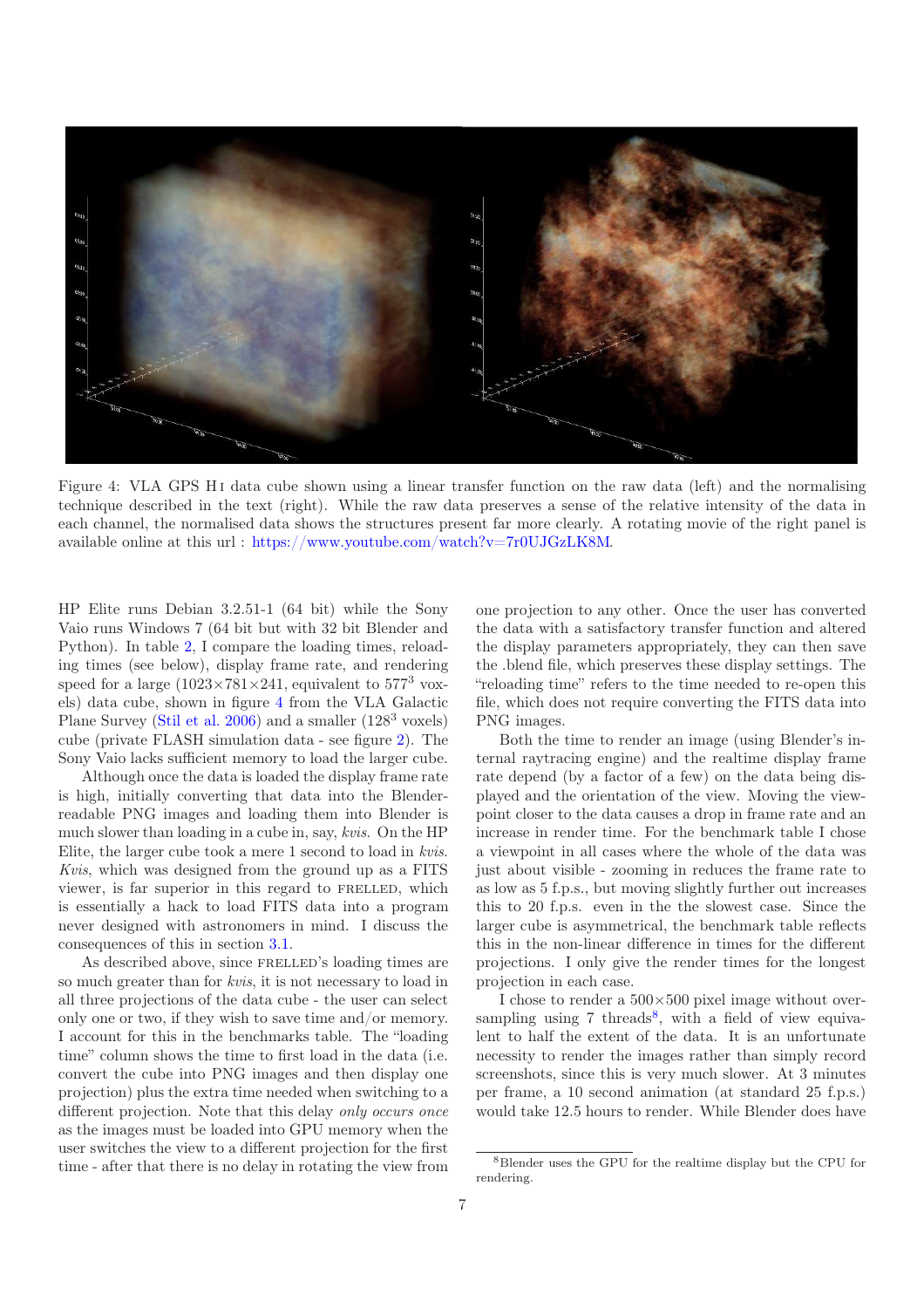<span id="page-7-2"></span>Table 2: Performance benchmarks for using two different cubes and two different machines. Columns are as follows :  $(1)$  Machine used - see text;  $(2)$  Size of cube in voxels<sup>3</sup>;  $(3)$  Number of projections used;  $(4)$  Number of different maps used to control transparency and/or colour;  $(5)$  Time to convert and load the data into FRELLED for the first time in MM:SS; (6) Time to re-open the file in MM:SS; (7) Display frame rate (for each projection if multiple projections used); (8) Time to render a frame (MM:SS) at 500×500 pixel resolution using 7 threads and no oversampling.

| $(1)$ Machine | $(2)$ Cube size | $(3)$ No.projections | $(4)$ No.maps | $(5)$ Loading time  | $(6)$ Reloading time | $(7)$ Display frame rate | (8) Frame render time |
|---------------|-----------------|----------------------|---------------|---------------------|----------------------|--------------------------|-----------------------|
| HP Elite      | 577             |                      |               | 00:52               | 00:15                | >25                      | 00:17                 |
| HP Elite      | 577             |                      |               | 01:19               | 00:29                | >25                      | 00:20                 |
| HP Elite      | 577             |                      |               | $01:43+00:18$       | $00:15+00:18$        | >25/20                   | 02:46                 |
| HP Elite      | 577             |                      |               | $02:43+00:30$       | $00:30+00:28$        | 20/12                    | 03:54                 |
| HP Elite      | 577             |                      |               | $04:43+00:17+00:22$ | $00:15+00:18+00:21$  | 20 / 12 / 9              | 03:49                 |
| HP Elite      | 577             |                      |               | $06:27+00:30+00:35$ | $00:30+00:30+00:35$  | 15 / 9 / 7               | 03:54                 |
| HP Elite      | 128             |                      |               | 00:13               | 00:02                | >25                      | 00:05                 |
| HP Elite      | 128             |                      |               | 00:16               | 00:02                | >25                      | 00:07                 |
| HP Elite      | 128             |                      |               | $00:22+00:01$       | $00:02+00:01$        | >25 / >25                | 00:06                 |
| HP Elite      | 128             |                      |               | $00:28+00:02$       | $00:02+00:02$        | >25 / >25                | 00:07                 |
| HP Elite      | 128             |                      |               | $00:29+00:01+00:01$ | $00:02+00:01$        | $>25$ / $>25$ / $>25$    | 00:06                 |
| HP Elite      | 128             |                      |               | $00:37+00:02+00:02$ | $00:02+00:02+00:02$  | $>25$ / $>25$ / $>25$    | 00:07                 |
| Sony Vaio     | 128             |                      |               | 00:40               | 00:02                | >25                      | 00:15                 |
| Sony Vaio     | 128             |                      |               | 00:49               | 00:02                | >25                      | 00:15                 |
| Sony Vaio     | 128             |                      |               | $01:05+00:01$       | $00:02+00:01$        | >25 / >25                | 00:14                 |
| Sony Vaio     | 128             |                      |               | $01:31+00:02$       | $00:02+00:02$        | >25 / >25                | 00:15                 |
| Sony Vaio     | 128             |                      |               | $01:36+00:01+00:01$ | $00:02+00:01+00:01$  | >25 / >25 / >25          | 00:14                 |
| Sony Vaio     | 128             |                      |               | $02:15+00:02+00:02$ | $00:02+00:02+00:02$  | $>25$ / $>25$ / $>25$    | 00:15                 |

<span id="page-7-1"></span>

Figure 5: Multi-volume rendering in FRELLED. Two precisely aligned data cubes (GALFA-H i survey in blue, [Peek](#page-15-20) [2011;](#page-15-20) FCRAO CO survey in red, [Heyer et al. 1998](#page-15-21)) are shown overlaid in 3D. The display method is to use alternating image planes to display the different data sets. A rotating movie of this figure can be seen online at this url : [https://www.youtube.com/watch?v=WQojSoWnpzs.](https://www.youtube.com/watch?v=WQojSoWnpzs)

the ability to record screenshots, this feature does not function correctly in 2.49 and not usable for our purposes (see section [4\)](#page-13-0).

Note that all of the above benchmarks are for the standard 3D display mode. In 2D mode, in which only one slice of the data is displayed (and loaded into GPU memory) at a time, loading and rendering speeds improve dramatically. For the larger cube on the HP Elite, using all three projections (but only one colour map since transparency is not necessary in the 2D view), loading speed actually increases to 7 min 33 seconds (but see below). However, reloading speed is slashed to a mere 1 second, competitive with *kvis*. Rendering speed is reduced to 0.25 seconds per frame (the display frame rate remains above 25 f.p.s for

the largest cube shown at any angle and zoom level).

Since FRELLED preserves the original FITS file and generates PNG images, this has the disadvantage of generating a (potentially) large amount of extra data. For the 1.5 GB VLA FITS file we use for benchmarking (see section [2.5\)](#page-5-1), an additional 1.7 GB of PNG data was generated. However, this is a worst-case scenario in which two maps were used for all three projections on a very large cube. For the 16 MB simulation data cube, generating one map for a single projection resulted in an extra 1 MB of data, while generating two maps for all three projections created 6 MB of extra data. Users should therefore be aware that FRELLED can, typically, approximately double the file space required.

#### <span id="page-7-0"></span>*2.6. Optimisation*

Conversion of the FITS file is parallelised using Python's "multiprocessing" module. This is a trivial operation since each slice of the data can be treated independently.

Optimising Blender to load the PNG images as rapidly as possible is more complicated (see figure [6](#page-8-1) for pseudocode). Creating an object in Blender, for instance, is much slower than transforming an existing object. Older versions of FRELLED simply created the correct number of planes to hold the images depending on the shape of the data cube. More recent versions (4.0 onwards) contain a pre-existing set of image planes, 1,000 for each projection in both 2D and 3D modes (with appropriate materials assigned in each case).

If a data set has more than 1,000 channels (or spatial pixels along any projection), it is necessary to remove the existing image planes for that projection and re-create the correct number. This step causes a significant slowdown. For example, truncating the large VLA GPS cube to have 1,000 pixels in R.A. (instead of 1,023) reduces the loading speed to 4 min 6 seconds (compared to 6 min 47 seconds for the full cube).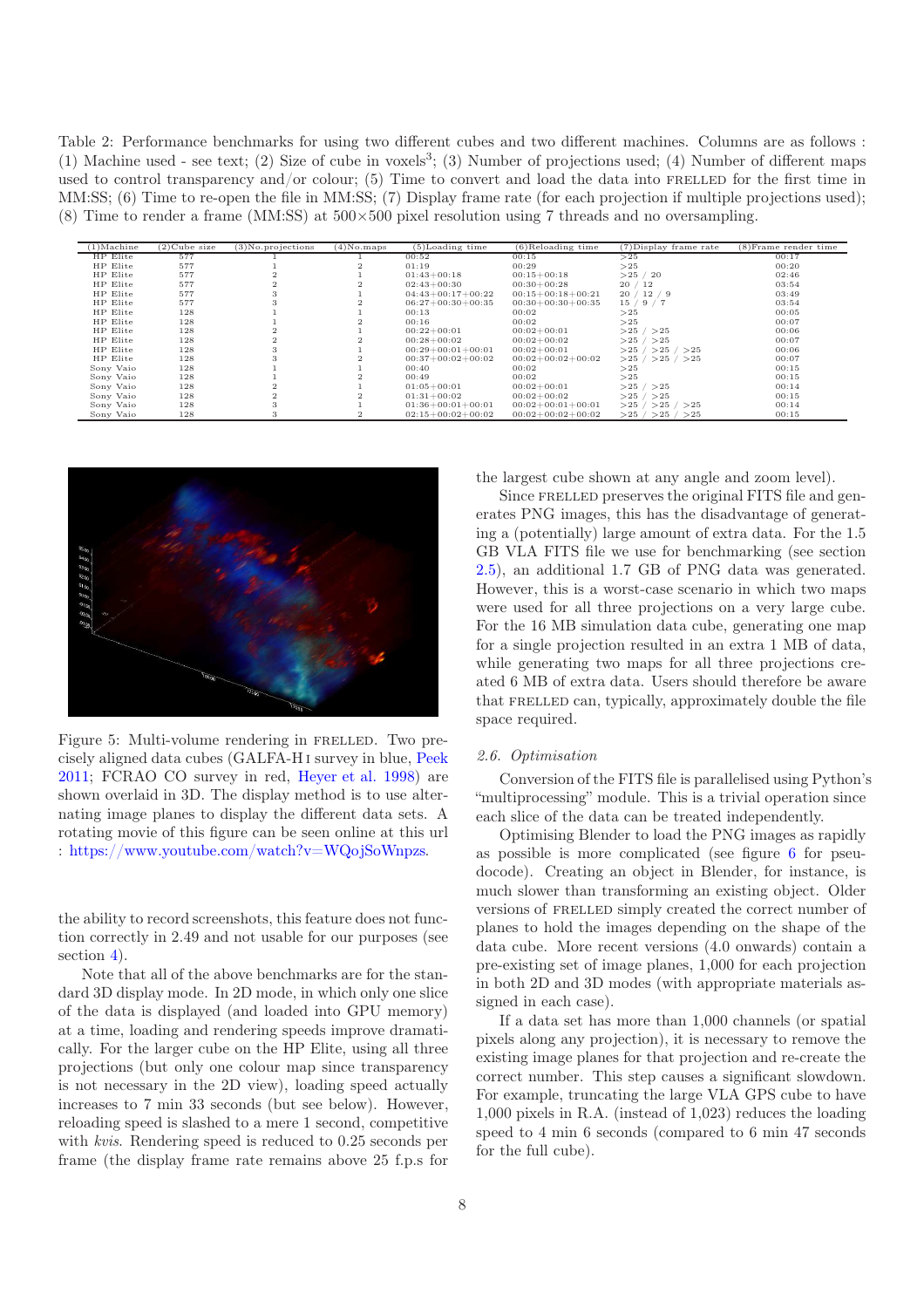<span id="page-8-1"></span>

Figure 6: Slightly simplified pseudocode for the FRELLED script to import FITS data into Blender. If a FITS file is found, the axes of the cube are drawn before any other steps (if existing axes are found these are first deleted). For 2D mode, the blank image planes are animated so as to be on a visible layer when the Blender frame counter is equal to their channel (or slice) number. This simply means that only one slice is visible at a time.

A similar issue affects 2D mode. In 2D mode, the image planes are animated to move between the visible layer and a non-visible layer depending on the current frame. For example, when displaying channel maps, Blender's frame counter corresponds to the channel number. As in 3D mode, a set of 1,000 image planes per projection are provided in the default file, the difference being that these have also been set up with the necessary animation data. In 2D mode new planes must be both created and animated (a significantly slower extra step) if the image has more than 1,000 pixels along a dimension. Using the truncated cube as above, loading in the data in 2D mode takes only 1 min 58 seconds, compared to 7 min 33 seconds for the full cube.

I estimate that parallelising the code and providing preloaded image planes has increased the loading speed of FRELLED by a factor of approximately 7 in 3D mode and up to 9 in 2D mode, using FRELLED v3.8 and 4.1 to display the VLA GPS cube described in section [2.5](#page-5-1) on the quadcore HP Elite.

# <span id="page-8-0"></span>*2.7. 3D display capabilities of other astronomical FITS viewers*

P15 describe in detail four viewers designed explicitly for viewing data in 3D. However, none of these viewers was designed specifically for astronomy - all, for instance, lack the ability to use world coordinate systems, which is a severe handicap (as will become apparent in section [3\)](#page-10-0). Here I briefly compare the 3D display capabilities of FRELLED with those of other programs designed for astronomy.

#### *2.7.1. Xray*

Xray is part of the KARMA package. Though now about twenty years old [\(Gooch 1997\)](#page-15-22) its loading times are far superior to FRELLED  $\left($  < 10 seconds for the VLA GPS cube). Its rendering speeds are considerably lower than FRELLED (∼ 1 f.p.s.) and the user cannot freely change the angle of the viewpoint - after setting the pitch, yaw and roll via sliders, they must explicitly tell the program to recompute the view. *Xray* is only a viewer and provides no tools to analyse the data. While it does have a 3D cursor, on our HP Elite this feature invariably caused the program to crash.

*Xray* allows the user to interactively define the transfer function and choose different display integrations (e.g. the minimum or maximum voxel along the line of sight). The user is limited to setting the data range via the range selector buttons (e.g.  $95\%, 99\%, 99.9\%$ ) - they cannot set precise numerical values. Conversely, the angle of the viewpoint can *only* be set via precise sliders, and not by freely rotating the view (as in FRELLED) using the mouse. This makes it much more difficult to "home in" on a particular feature of interest. However, it has a very easy to use interface for creating animations for presentations (which FRELLED deliberately emulates). It does not have any facility to stretch data, so if a data cube has a relatively short velocity axis, *xray* is of little use (recall figure [3\)](#page-5-0).

In short, *xray* is useful for quick inspection of data, but cannot be used for detailed analysis.

# *2.7.2. Ds9*

*Ds9* is a widely-used, general purpose FITS viewer. It was first released in 1999 and has had 3D display capabilities since 2010. It is, indisputably, an extremely powerful and versatile tool, able to interface with external packages such as IRAF and, for example, perform surface brightness profile fitting, aperture photometry, and the result of operations such as smoothing and filtering can be saved directly to the FITS file. It can also be used to access other programs such as topcat and *Aladin*, and, for instance, automatically retrieve and overlay source catalogues. Like *xray*, the transfer function can be controlled interactively,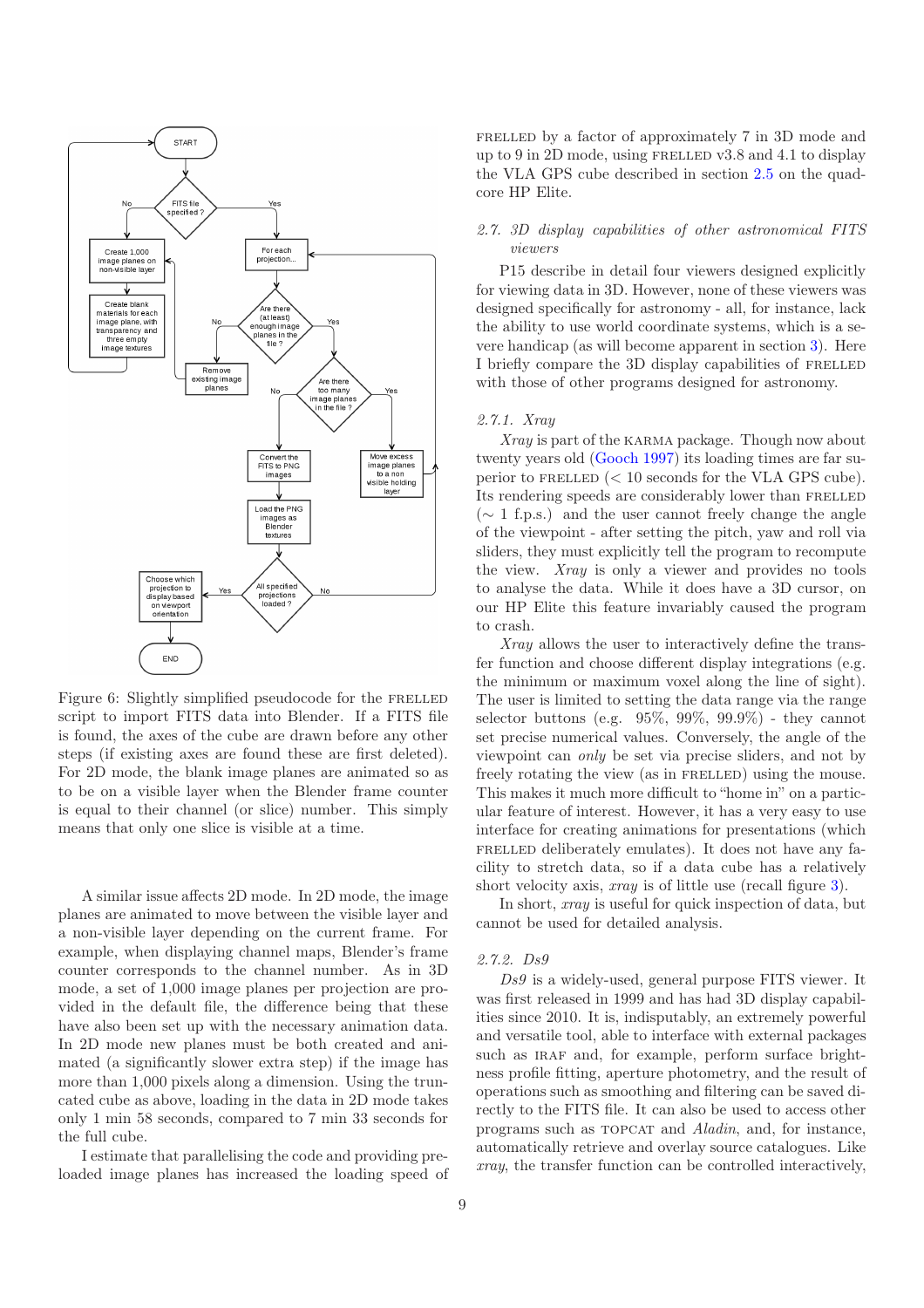and in 3D the user can choose which line-of-sight integration method to use.

The advantage of *ds9*'s 3D view is that performance does not depend on system configuration. Unlike *xray*, although the user is limited to using sliders to control the viewpoint orientation, the view is updated while they adjust the sliders, rather than waiting until the user forces a redraw . However this update is not instantaneous as in FRELLED (while updating, only part of the data in the field of view is shown), but depends heavily on the exact display. While the frame rate may drop (at worst) to a few frames per second in FRELLED with a small field of view, in ds9 this can decrease to many seconds or tens of seconds per frame (or even minutes per frame for a large cube); during the rendering process the user sees a 'patchwork' the data which has been processed is shown with the remaining areas white until the calculations are complete. As with *xray* there is no way to alter the z-axis scale, so kinematic information is hard to discern in cubes with a short velocity axis. All this makes it very difficult to use *ds9* to really explore a data set in 3D, except for very small cubes.

The analysis features in 3D are also very limited. While there is a 3D crosshair, it is not obvious how to use the display to place this in a controlled way, and there is no true 3D cursor (see section [3\)](#page-10-0). It is possible to define 2D regions in the 3D view, but there are no true 3D region capabilities.

As with *xray*, *ds9* provides a quick, simple way to view data in 3D, but not much more than that.

## *2.7.3.* Gaia

Gaia, the Graphical Astronomy and Image Analysis tool, offers a similar (if not greater) level of versatility to *ds9*, including photometry, source finding, and interaction with Virtual Observatory tools. However, like *ds9*, its 3D capabilities are limited.

GAIA provides two types of 3D rendering : volume rendering and isosurfaces. Isosurfaces can be useful, for instance, in understanding the structures of sources of very complex 3D geometry by reducing them to simpler information, i.e. the levels of constant flux value. FRELLED does not yet implement isosurfaces (but see section [3.3.3\)](#page-12-0) as the main motivation for developing the visualisation routine was source extraction. Isosurfaces are not ideal for this purpose, since they intrinsically rely on clipping much of the data so risk the user missing faint sources.

Gaia's volume renderer has some advantages over that of *ds9*. When panning, zooming, or rotating the view, one does not entirely lose the display but it is replaced with a low-resolution "preview" image (rendered at a very high frame rate), which is then recalculated at full resolution once the operation is complete. The user does this not through sliders (which are not present) but through the mouse, making it possible - in principle - to really explore the data set. Unfortunately in practise the navigation interface is very imprecise and centering the view on specific

features is extremely difficult. Navigation is also possible via the keyboard (though this is no more precise) in a similar way to FRELLED (see below), though no GUI buttons are present to complement this.

Strong artifacts can be visible when altering the view (and even when the display generation is complete). Like *ds9*, and the rendering frame rate depends on the size of the image on the screen. For large data sets at full HD resolution, this can be measured in frames per minute rather than frames per second. The view is also lost if the user switches workspaces and it must be recalculated when they switch back.

GAIA does allow the user to very easily generate 3D axes around the data cube (which assist in orientation and navigation), unlike *ds9*. While GAIA does have the capability to load mask polyhedra from an external file, it has no capability of generating or manipulating these interactively.

# *2.8. The advantages of Blender's interface*

From the above discussion it is apparent that existing astronomical viewers have only rudimentary 3D display capabilities. Two features in particular are lacking : 1) The ability to maintain the full detail of the data in the field view at any screen resolution and zoom level, especially while altering the viewpoint, while also maintaining a high frame rate (as discussed above, other viewers suffer from displaying a patchwork view of the data while updating the view and/or other artifacts); 2) The ability to intuitively and precisely navigate through 3D data.

By using Blender, FRELLED completely avoids these problems. In Blender the frame rate in the realtime display (see section [2.5\)](#page-5-1) is not strongly affected by screen resolution or zoom level, nor is it necessary to reduce the level of detail when altering the viewpoint angle. The extremely slow 'realtime' display of *ds9* (at least for large data sets) means that the user is not really viewing an interactive 3D display at all, but simply changing from one fixed viewpoint to another. The experience when freely changing the view without loss of frame rate or detail is wholly different.

While art is normally described as an intuitive process, artists require tools which are both intuitive and precise. The navigation interface in Blender is far in advance of those of any of the tools discussed above. Blender has a true 3D cursor which is easy to place (see section [3.1\)](#page-10-1) either using the mouse or by exact numerical values, and the user can then instantly re-orient the view on this position. This can also be used as the pivot point around which the view rotates. FRELLED provides altitude/azimuth sliders to control the viewpoint, if necessary. Translating the view can be done with very high precision in Blender - unlike in GAIA the movement of the view correlates perfectly with the mouse movement. Navigation is also possible via the keypad, and FRELLED provides GUI buttons to support these options. For really exploring a 3D data set, a straightforward navigation interface which makes it easy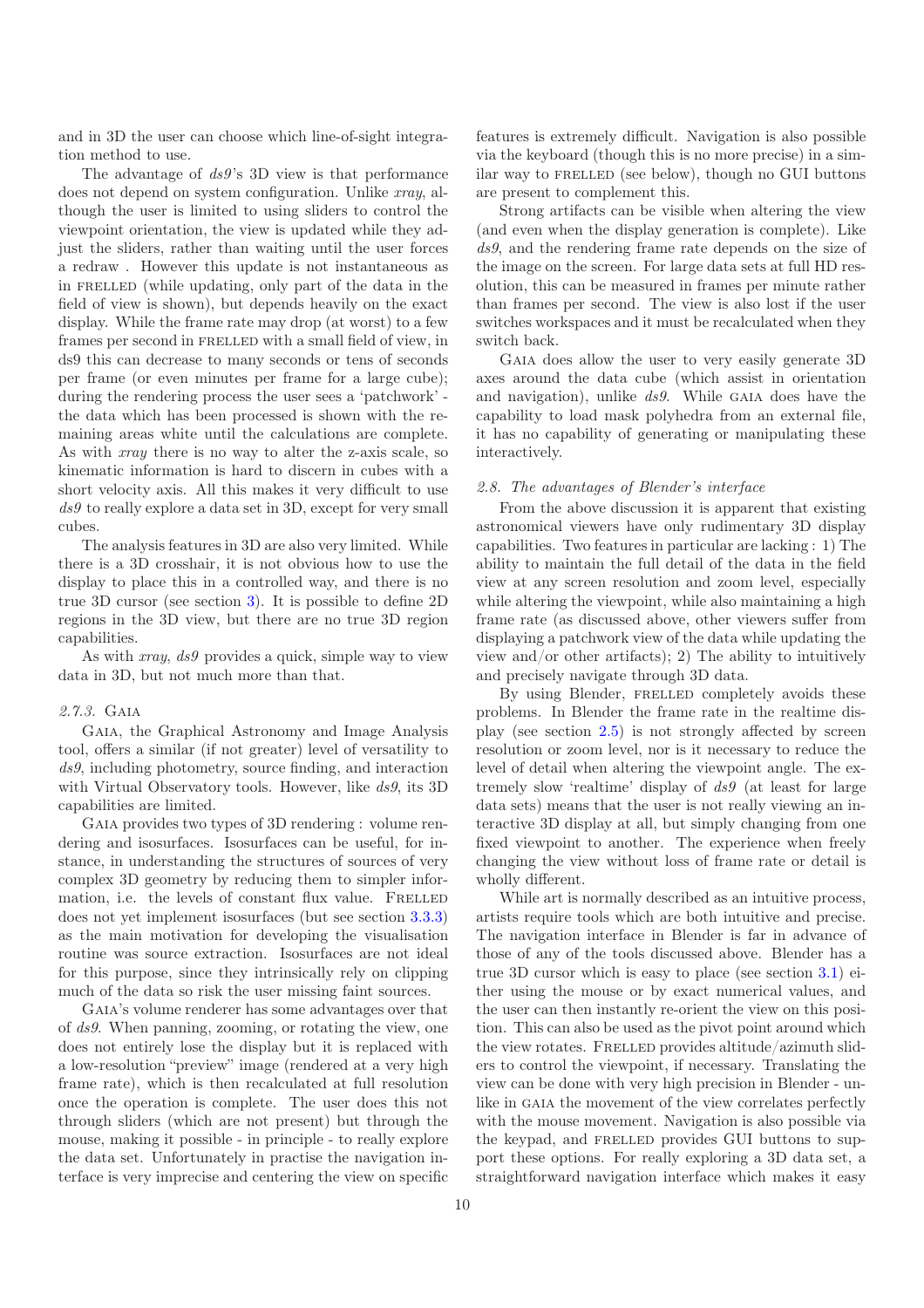to examine particular features is not an optional extra : it is an essential, fundamental part of the process.

### <span id="page-10-0"></span>3. Using FRELLED in astronomy

FRELLED was originally designed specifically for sourcefinding in  $H I$  data cubes. It has since been adapted to work as a viewer for simulation data, though most of its analysis tools are geared towards H i. While the goal is to provide a general-purpose astronomical viewer, at the present time some features are still hard-coded to assume the data is H<sub>I</sub> (in particular drawing the velocity axis).

### <span id="page-10-1"></span>*3.1. Source finding*

As discussed in [2.2,](#page-2-2) source extraction demands using minimal (or no) clipping of the data. I have already described in detail how this is accomplished in FRELLED. In T14, we demonstrated that using FRELLED gave the same level of reliability of source extraction as using an established viewer such as *kvis*. Describing a search of a  $330\times270\times4096$  voxel cube containing 334 sources : "One of us (HH) searched the cube using KVIS, while another (RT) searched with our new viewer. HH found 20 sources that RT did not, and RT found 18 sources that HH did not. Such differences are inevitable given the subjective nature of the procedure; however, RT was able to complete the process in a day, whereas HH required approximately six weeks." We also note that HH did not mask the sources, as this is very difficult to do in *kvis* (see below).

The key to this dramatic increase in visual source finding speed is the ability of the user to interactively mask regions of the data - especially in combination with the realtime 3D view of the data. The user can place Blender's 3D cursor using the mouse. It is straightforward to define the exact position of the cursor since its position is restricted to the current plane of the screen. For example if the user is viewing the XY projection (sky coordinates), they can only alter the right ascension and declination of the cursor, not its redshift. Similarly in the XZ projection they can only alter its right ascension and redshift, not its declination. Switching back and forth between the projections (which is instant) enables the cursor to be placed very precisely (numerical values can also be specified).

Once the user has placed the cursor at the center of the source, they can then add a Blender object using the FRELLED script. By default this object will be a black cuboid, which they can scale along any and all axes using the keyboard and mouse (again it is also possible to enter precise numerical values). With practise this is an extremely fast procedure that takes no more than a few seconds per source (note that I am primarily using FRELLED to catalogue single-dish data where most sources are unresolved). It is easier to do this in 3D since the user can see how much of the source they have masked along all three axes at once - there is not much need to change the projection once the source center has been determined. This

method reduces the limiting factor on the speed of visual source extraction, which has been *recording* sources rather than actually *finding* them (see below for details).

It is possible to mask data in a similar way using a combination of the miriad task *immask* and *kvis*. However, this is scarcely a viable alternative. Firstly, it is not interactive. The user must determine the precise numerical values for the minimum and maximum coordinates of the box and record them by hand. They must then use *immask* to apply the mask, re-load the cube in *kvis* and navigate back to the source in question. If a mistake is made, the mask file must be deleted and a new one created - essentially all the masks must be re-applied. Moreover, this mask functions only as a mask, and nothing else.

By allowing the user to interactively create an object which is used as a mask, FRELLED essentially eliminates all of these difficulties. As well as being much faster to create (see below), the masks can be moved interactively, which is not possible using *kvis*. They can also be toggled so that they are displayed either as true masks (solid black in place of the data) or transparent wireframes. An example of mask objects is shown in figure [7.](#page-11-1) Furthermore, since FRELLED can use world coordinates<sup>[9](#page-10-2)</sup>, it is straightforward to generate a source catalogue and/or compare detections with other data on the fly (see below). The user rarely even needs to know the coordinates of the source they have found.

While FRELLED's file loading times are mostly abysmal compared to conventional viewers such as *ds9* or *kvis*, for source finding this is irrelevant. For the sake of a few extra minutes of loading time, weeks of source extraction time can be avoided.

However, it is important to note that this is only true provided the source density is sufficiently high. It is interesting to ask : at what point does  $FRELED's$  high loading time offset its fast masking capabilities ? This will depend on the size of the cube and system configuration. As a ballpark estimate, I masked ten random sources in a standard AGES subset cube (330×270×925 voxels). The cube took approximately 1 min 30 seconds to load on our HP Elite and it required an average of 30 seconds to mask each source. In comparison, in *kvis* is took less than 1 second to open the cube, but about 1 min 50 seconds to mask each source, on average. Therefore it would still have been faster to use FRELLED for this cube if there were only two sources present. Even with the (truncated)  $577<sup>3</sup>$  voxels cube described in sections [2.5](#page-5-1) and [2.6](#page-7-0) (which is about the largest cube FRELLED is capable of displaying anyway, on a contemporary desktop machine), using *kvis* would only have been faster then FRELLED if no more than two sources were present.

Note that in the case of a real source-finding process, *kvis* can be significantly slower than in this simple test. The user must record source coordinates, which must also

<span id="page-10-2"></span><sup>9</sup>The relevant FITS header data is written to a human-readable ASCII file, which FRELLED accesses as required.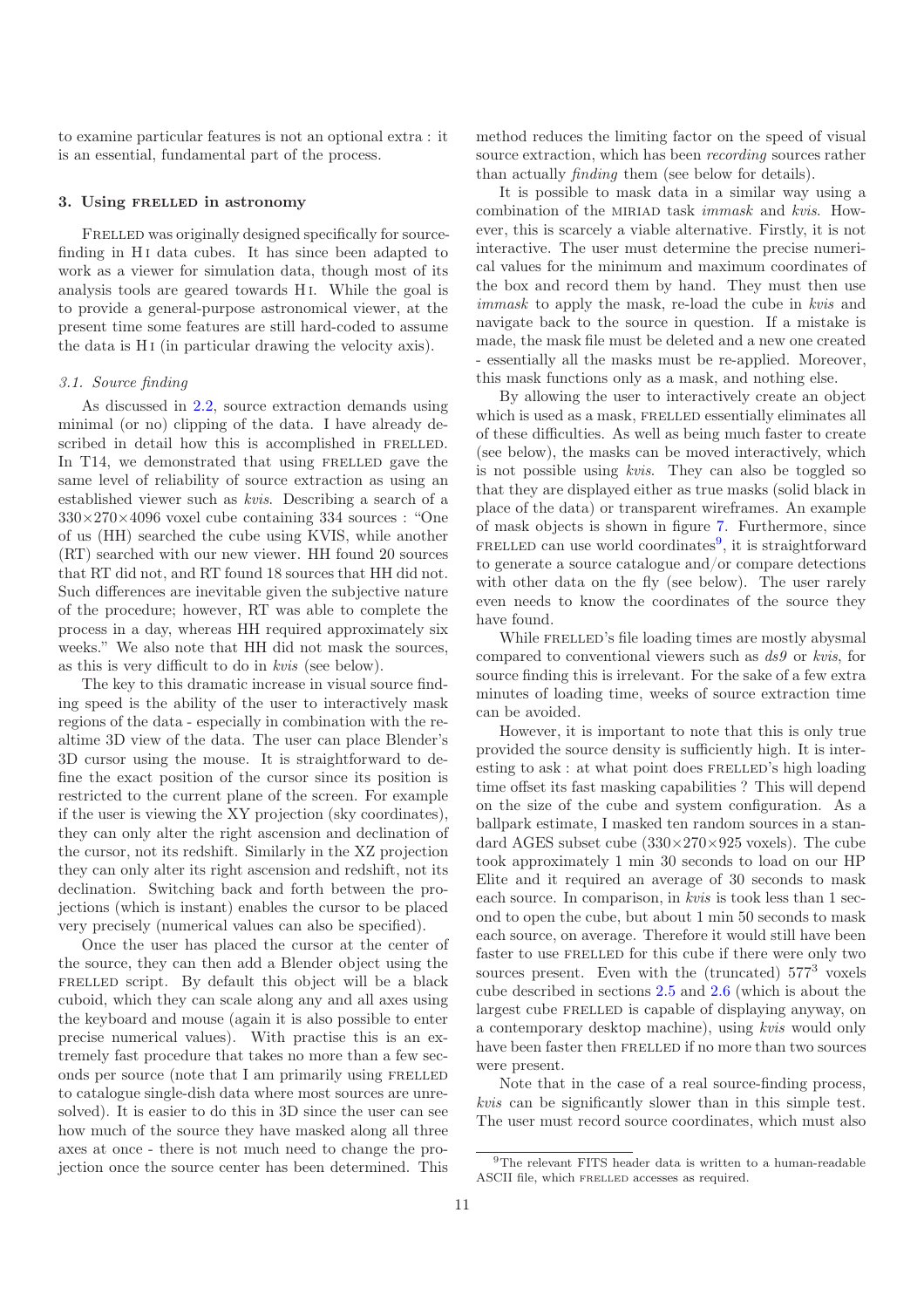<span id="page-11-1"></span>

Figure 7: Masking data in FRELLED, showing wireframe and solid display modes. These modes can be switched interactively. Using Blender's mesh modelling tools, it is possible to create masks of arbitrarily complicated geometry.

be done by reading values from the screen. Masking sources can be much slower than in the ideal case if source density is high, as it can be difficult to determine where one source ends and other begins. Applying the masks should be done whenever a single source is found, rather than after finding ten sources as in the test, otherwise there is a risk of cataloguing sources twice. If the user chooses to avoid masking the sources, they must continually check their catalogues to see if they have found a source or not. All of these factors mean that the factor of four difference in masking speeds in our idealised test translates into a very much larger difference in practise.

# <span id="page-11-0"></span>*3.2. 2D mode*

P15 describe the necessity of having linked 3D and 2D views. As we are limited by Blender's display to only displaying the sum of values along the line of sight (and not minimum or maximum as most other viewers), the faintest sources are difficult to see in 3D mode. Noise is rarely the ideal Gaussian with a peak at exactly zero, and structures in the noise can overwhelm faint sources even with different line-of-sight display options. Some data, however little, must usually be clipped to give a useful 3D display. In a 2D display, on the other hand, no data need be clipped at all, and structures in the noise do not necessarily obstruct the view of fainter sources. For these reasons, a 2D display mode remains a valuable tool for source finding.

Objects created in the 3D view are automatically linked to the 2D display. Any changes made to an object in one view are propagated to the other. Masking sources is

slightly more difficult in the 2D view since the user has to change the visible channel (or slice) and then adjust the size of the mask region (as opposed to the 3D view where it is not necessary to change the viewpoint). Therefore a sensible approach is for the user to first mask all the sources visible in the 3D view (i.e. the bright ones) and then search the cube in 2D to find the fainter sources.

# *3.3. Other features enabled by interactive mask objects 3.3.1. What's in a name ?*

It is often the case that H<sub>I</sub> detections do not appear especially interesting in the H<sub>I</sub> data cube itself. For instance, one cannot tell from the H i data alone whether a galaxy has a particularly high H i mass-to-light ratio or is unusually compact compared to the stellar emission. Such information can only be obtained after a much more detailed analysis. Once determined the user may wish to re-asses the H i data in light of this new information and perhaps process it in different ways.

One very simple but indispensable feature of Blender objects is that they are given names, unlike regions in *ds9* or masks in *kvis*. This means that it is very simple to find the objects again later - one does not even need to know their coordinates, just the name (or even just a number depending on the naming scheme used). The viewpoint in FRELLED can be automatically centred on the object using its name or coordinates.

Blender does not allow objects to have names longer than 21 characters. FRELLED assumes objects have the naming format STRING\_XXX, where XXX is a numerical suffix. The string part of the name is limited by FRELLED to be 13 characters long. Therefore the user can theoretically generate up to 10 million objects.

Through the Python interpreter, it is possible in principle to perform any type of numerical analysis on the specified sources. I briefly describe those features which are currently implemented in FRELLED below. While all of the following require a region to be defined, it is (if needed) straightforward to define a region as large as the entire data cube. Most operations can also be applied to multiple regions simultaneously.

Note also that the display of the FITS data can be disabled at any time, to ensure a clearer view of the other maps (see below) FRELLED can generate.

#### *3.3.2. Contour plots*

The realtime display in FRELLED provided a qualitative view of the data. More quantitative displays are possible using contour plots. The user has only to specify the minimum, maximum, and interval values. At present the interval size is fixed. Contours are enabled through the *matplotlib* Python module and either displayed as PNG images, or converted into Blender's internal mesh format. This is done through a combination of internal FRELLED code and a "solidify" code provided with Blender, which converts the one-dimensional lines generated in *matplotlib* into 3D structures.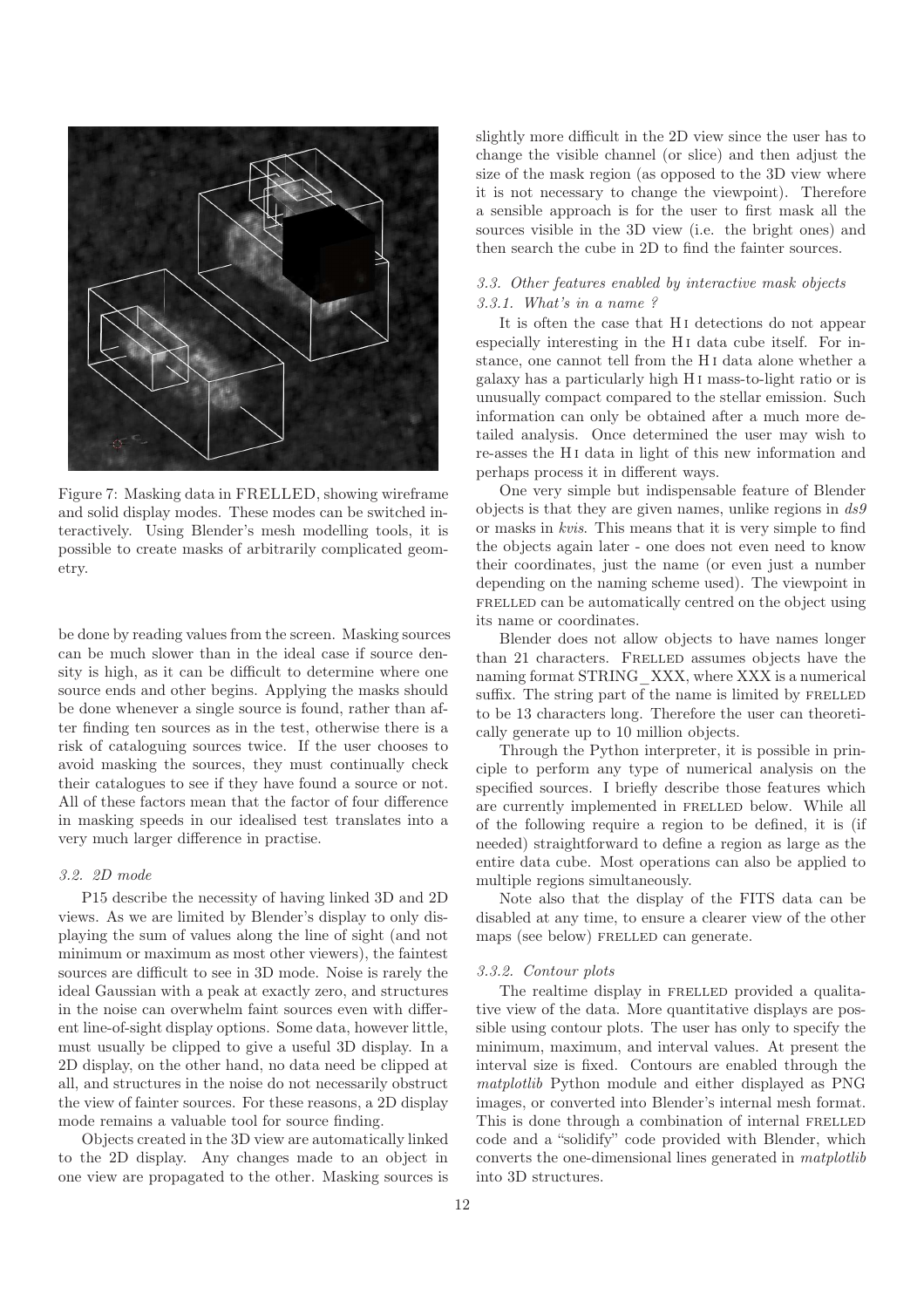To help produce conventional 2D plots (e.g. for publications), the colours of the contours can be set according to the velocity (or whatever the third axis of the cube happens to be) of the sources. These can be defined by the axis range of the entire cube or by the subset of selected sources. For examples, see T14 appendix B.

If a region spans more than one channel, the contours plotted will be of the integrated flux (moment 0) for that region. The colour assigned will depend on the systemic velocity of the source, i.e. the central channel of each region.

#### <span id="page-12-0"></span>*3.3.3. Renzograms*

Renzograms are contour plots of the flux in each channel of a source, with each channel assigned a different colour. The colours are set in the same way as for contour plots : they can either depend on the global velocity axis, or the particular velocity range of the selected regions.

In 3D, renzograms are essentially slices of an isosurface. The ability to generate true isosurfaces will be included in a future version of  $\tt{FRELLED}.$ 

#### *3.3.4. Moment maps*

Moment maps can show a variety of different quantities, though currently only moment 0 (integrated flux) maps are supported in FRELLED. They can be useful in increasing sensitivity to extend flux, as discussed in T14. Moment maps in FRELLED are limited to greyscale images.

# *3.3.5. Query NED and the SDSS*

The support for world coordinates means it is straightforward for FRELLED to query the NASA Extragalactic Database and the Sloan Digital Sky Survey [\(York et al.](#page-15-23) [2000\)](#page-15-23). This is obviously useful to discover if a source has a counterpart at other wavelengths, which can be important in - for example - deciding if a source requires follow-up observations. Queries are performed using a near-position search in NED and by opening the SDSS navigate tool at the coordinates specified (both by simply opening the NED or SDSS URL in a web browser with the appropriate parameters). No attempt is made by FRELLED to match the objects found through the query with the source identified in the data - this is a non-trivial operation for which it is better to allow the user full control (for instance, the user may demand only optical redshift data and not H i redshifts, or sources found in NED may not have any redshift information in which case the user must decide if a closer or brighter source is more likely to be the actual counterpart; the user might also decide that *none* of the counterparts are plausibly associated with their source).

# *3.3.6. Direct SDSS image overlay*

RGB images from the SDSS can be directly displayed in FRELLED. Their field of view is set to be the same as the region queried. Thus is it is very easy to overlay, for example, H<sub>I</sub> contours on an optical image with a single mouse click.

The SDSS does not permit downloading images larger than 2048×2048 pixels. Images are normally extracted at the maximum resolution of 0.3961′′. If the region is so large that the image would exceed the maximum limit, FRELLED adjusts the resolution to keep the field of view the same.

### *3.3.7. Calculate total flux and statistics*

It is straightforward to compute the sum of values in a specified region. Since Blender's internal Python enables us to check if a point is inside a mesh of arbitrary complexity, this allows analysis of regions of any shape. FRELLED reports both the raw sum of values and the beam-corrected total integrated flux, as described in T14. An array of the locations of points inside the mesh is also written to a text file, allowing the user to write their own scripts to process data from regions of complex shapes. Basic statistics (minimum, maximum, mean, median and standard deviation) of the raw values in the selected region are also calculated.

#### *3.3.8. A* miriad *GUI*

Miriad is a widely-used tool in radio astronomy for data reduction and also spectral line analysis [\(Sault et al.](#page-15-24) [1995\)](#page-15-24). In particular the *mbspect* package is an accepted standard way in which to determine the precise coordinates of a source and also measure its line width and total flux. This requires the user to numerically specify their initial estimate of the coordinates, the velocity (or frequency) range of the source, any velocity range that should be masked to avoid measuring (for instance) RFI, and the name of a log file to save the extracted spectrum.

FRELLED allows the user to access *mbspect* via the usercreated regions. These feed the (world) coordinates and velocity range of the source into *mbspect*. Any other regions which are at similar coordinates but at a different velocity are also used to mask data, preventing the baseline fit in *mbspect* from being unduly affected by other sources. FRELLED can access *mbspect* in two different ways : 1) Interactively - if a single source is selected, *mbspect* is run without saving any information to a log file, and the fitted spectrum is displayed in an X-Window; 2) Non interactively - if multiple sources are selected, all the necessary parameters are saved to input files, named according to the regions, with log files specified. In both cases, since frelled does not offer direct access to all *mbspect* parameters, the idea is provide a useful first look at the data and reduce the workload when fine-tuning the parameters later.

Regions in FRELLED can also be used to mask data with MIRIAD. The advantage of doing so is that MIRIAD's *immask* sets values in the specified region to NaN, rather than merely hiding them as in FRELLED. This can be useful, for example, when analysing the noise characteristics of a cube.

While only a few MIRIAD tasks are current accessible via FRELLED, there is no reason why any other tasks which benefit from having a specified region (essentially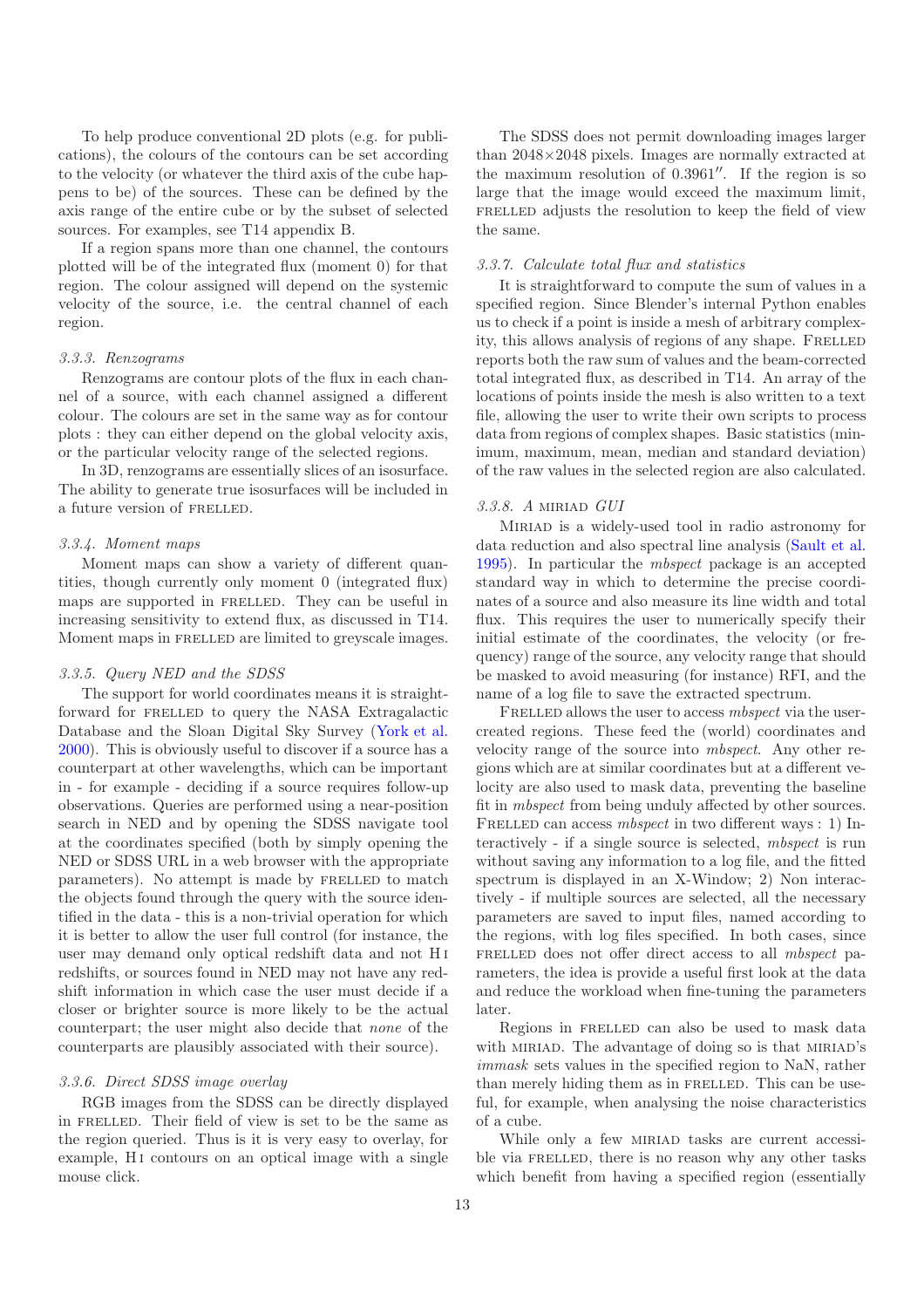any which analyse individual sources rather than entire data sets) cannot be similarly utilised. FRELLED accesses miriad simply by writing the necessary parameters to a text file and running the appropriate task, avoiding the need to re-invent the wheel and recode all of the welltested MIRIAD features. Thus, extending FRELLED to use other miriad tasks is a straightforward procedure.

#### *3.4. Simulations and animations*

Numerical simulations present a few special concerns. They usually contain far more information than observational data : the user will probably opt to display true 3D spatial information rather than two dimensions of space and one of velocity. A FRELLED tool can display velocity information as 3D mesh arrow vectors. Alternatively the user could use a separate FITS file to display velocity information as colour (see section [2.2\)](#page-2-2). There is also support for loading n-body particle data (as with vectors these are loaded as Blender meshes).

One other key difference between numerical simulations and observational data is that simulations usually have multiple timesteps. Both the particle and FITS data can be animated in FRELLED - in the latter case the user simply supplies a file containing a list of the FITS files they wish to animate. It is also possible to render batches of simulations (currently they should all have similar data ranges, since it is not possible to specify a different transfer function for each simulation).

For presenting data, simple rotation movies are also supported (this can be used in conjunction with time series data). The user specifies the position and orientation of the camera and the number of frames for it to complete one rotation.

#### <span id="page-13-0"></span>4. Current limitations and future developments

P15 describe in detail the requirements for an H i FITS viewer. I have described many of those features which FRELLED already offers throughout this article. Here I describe the limitations of FRELLED, including features that potentially could be implemented and those which are impossible.

Of the requirements listed in P15, three are likely impossible in FRELLED and/or Blender, short of involving a Blender developer. Firstly, we cannot interactively change the transfer functions. In most FITS viewers, the user can interactively change the contrast of the displayed image by using the mouse and/or numerically setting the minimum and maximum data values. This is not possible in frelled without re-converting the FITS file into PNG images an reloading them. As I showed in section [2.5,](#page-5-1) this is prohibitively slow except for small data sets, and cannot be considered to be an interactive feature. While the contrast of the PNG images can be directly controlled within Blender, this does not affect the realtime display and the rendering the result is also prohibitively slow.

Fortunately, FRELLED is not entirely without the ability to control the image display. Controlling the transfer function is useful since the data often has a high dynamic range. Studying extended, complex bright features requires a different data range to that suitable for even detecting unresolved faint sources. To this end, there are some options in FRELLED/Blender to interactively enhance the visibility of different features :

- The maximum opacity of the data see figure [2.](#page-4-0) Making the data more opaque makes fainter sources easier to see, but reduces the visibility of structures within bright features.
- Clipping of faint features. Blender allows all features below a specified transparency threshold to be rendered completely invisible. This is useful for hiding faint features (e.g. noise) that may obscure the view of other, brighter sources.
- Adjusting how the colour maps are applied to the data. For instance a texture map can affect only the transparency or the transparency and the colour (which results in a higher contrast display), and these mapping modes can be toggled interactively.

Therefore, while FRELLED does not allow the transfer function to be controlled interactively, I believe it has enough alternative options that this is only a minor deficiency.

More problematically, it is not possible to change the line-of-sight integration method. As mentioned in section [3.2](#page-11-0) Blender is limited to displaying only the sum of values. Although I have not found this to be a severe handicap in practise, it would certainly be advantageous to be able to display, say, the peak flux instead (as is possible in *xray* and  $ds9$ . FRELLED is restricted by the whims of the Blender developers in this case (or more accurately by the needs of Blender's main user base).

The third feature which is essentially impossible is to interactively smooth the data. As noted in P15, this can help reveal fainter features by increasing sensitivity - but of course this also decreases resolution, hence the need to be able to interactively switch between smoothed and unsmoothed cubes. *Ds9* is able to interactively smooth the data on the fly, a process which is somewhat slow but not prohibitively so (about 38 seconds for our large VLA GPS cube on the HP Elite). In contrast it takes about two minutes to smooth the PNG images for the  $128<sup>3</sup>$  voxel cube - much longer than the 40 seconds it takes to load the data into FRELLED. Possible workarounds for this would be the implementation of isosurfaces, which would allow smoothing of much smaller subsets, or using pre-computed smoothed cubes (see section  $2.4$ ) - the latter would be slow to initially load in, but switching between different cubes would be instantaneous.

P15 also discuss the size of the data sets that various SKA precursor surveys will return. As shown in section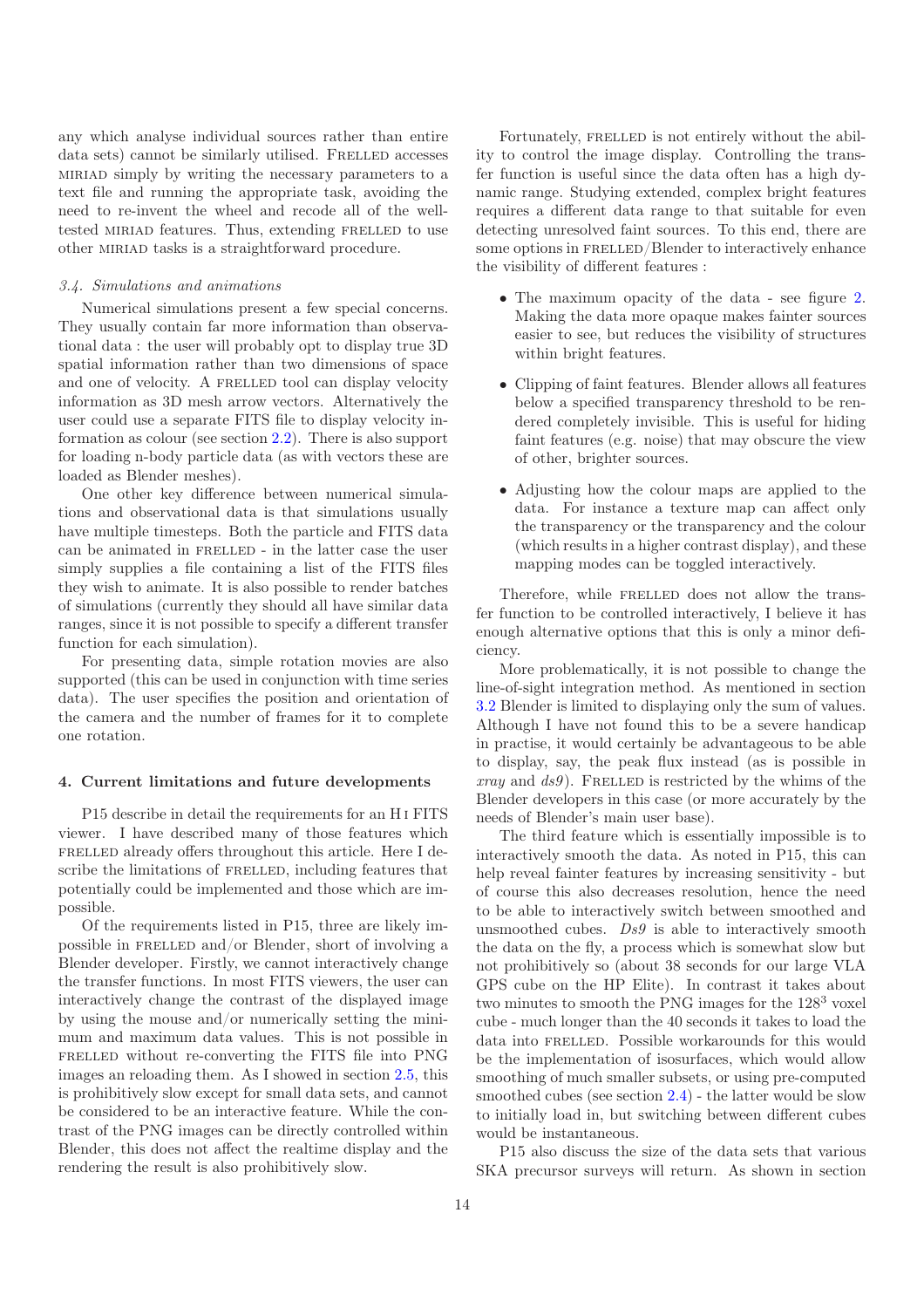[2.5,](#page-5-1) FRELLED is certainly not capable of handling the enormous ∼4000<sup>3</sup> voxel data sets such surveys will produce. It is in fact possible to already visualise such enormous data sets, but this requires access to a large cluster of GPUs [\(Hassan et al. 2013\)](#page-15-25), something the average user does not have. FRELLED is, however, fully capable of handling subset cubes returned by automatic algorithms (see P15) on a standard desktop workstation. For most contemporary data sets, FRELLED is perfectly adequate.

Most of the other features mentioned in P15 are already partially implemented in FRELLED and it should be straightforward to develop them fully. It already supports moment 0 maps, extending this to other moments (e.g. velocity, velocity dispersion, peak flux) would be straightforward. Isosurfaces are not yet supported but renzograms are - and as noted in section [3.3.3,](#page-12-0) these are essentially slices of isosurfaces. It is quite literally a matter of "joining the dots" to turn these into isosurfaces, for which a Blender script already exists (see this  $\text{url}^{10}$  $\text{url}^{10}$  $\text{url}^{10}$ ).

### <span id="page-14-0"></span>5. Summary

I have described the capabilities of FRELLED, a FITS viewer designed specifically to display astronomical FITS data cubes in 3D. I have discussed in detail the problems of visual source extraction, noting that FRELLED is an effective way to alleviate one of its principle difficulties : the low speed in comparison with automatic programs.

I have demonstrated that using interactive objects to mask and catalogue data, with the appropriate interface (particularly using a 3D display) is a highly effective way to increase the visual source extraction process. This makes it possible to catalogue hundreds of sources per day, which is sufficiently fast that there is little point in *not* undertaking such a search.

I have also discussed how visual source extraction outperforms most algorithms in terms of reliability, if not completeness. It is worth emphasising that both techniques have an important role. In large data sets, the subjective nature of visual source extraction makes it desirable to do multiple searches - both by multiple people and algorithms (who/which may all have different biases).

While visual extraction will always been subjective, at the current time so-called automatic algorithms fare little better in this regard. At low S/N levels (which is often where the most interesting sources are found), their reliability levels are so low that their catalogues require human inspection anyway. Moreover, while it is obviously desirable to have a catalogue which is complete to some (say) flux limit, there is also value in finding every source possible without imposing any rigorous selection criteria. Imposing criteria for cataloguing sources too strictly runs the risk of avoiding important serendipitous discoveries.

Finally, I note that many of the features provided by FRELLED are, technically, also possible with other software. Regions of data can be masked using a combination of miriad and *kvis*, but far more slowly and laboriously. One can input all of the necessary parameters to analyse a spectral line in *mbspect* by carefully inspecting the data and typing them in by hand. What FRELLED attempts to do is provide not so much new features but simply a better *interface* to control them. In this way, it becomes possible to do visual source finding and analysis much more rapidly and on a larger scale than was previously possible. Similarly, the far superior navigation interface of Blender makes it possible to explore data sets in a completely different way to other 3D viewers. While FRELLED itself may not be used in analysing the large data cubes returned by SKA precurosr surveys, I believe that similar features, implemented in other software, would bring tremendous benefits.

### Acknowledgements

The authors wish to thank Kevin Douglas for graciously providing the multi-wavelength data shown in figure [5.](#page-7-1)

This work was supported by the project RVO:67985815 and by the Czech Science Foundation project P209/12/1795.

This work is based on observations collected at Arecibo Observatory. The Arecibo Observatory is operated by SRI International under a cooperative agreement with the National Science Foundation (AST-1100968), and in alliance with Ana G. Méndez-Universidad Metropolitana, and the Universities Space Research Association.

This research has made use of the NASA/IPAC Extragalactic Database (NED) which is operated by the Jet Propulsion Laboratory, California Institute of Technology, under contract with the National Aeronautics and Space Administration.

This work has made use of the SDSS. Funding for the SDSS and SDSS-II has been provided by the Alfred P. Sloan Foundation, the Participating Institutions, the National Science Foundation, the U.S. Department of Energy, the National Aeronautics and Space Administration, the Japanese Monbukagakusho, the Max Planck Society, and the Higher Education Funding Council for England. The SDSS Web Site is http://www.sdss.org/.

The SDSS is managed by the Astrophysical Research Consortium for the Participating Institutions. The Participating Institutions are the American Museum of Natural History, Astrophysical Institute Potsdam, University of Basel, University of Cambridge, Case Western Reserve University, University of Chicago, Drexel University, Fermilab, the Institute for Advanced Study, the Japan Participation Group, Johns Hopkins University, the Joint Institute for Nuclear Astrophysics, the Kavli Institute for Particle Astrophysics and Cosmology, the Korean Scientist Group, the Chinese Academy of Sciences (LAMOST), Los

<span id="page-14-1"></span> $\rm ^{10}http://sourceforge.net/projects/pointcloudskin/$  $\rm ^{10}http://sourceforge.net/projects/pointcloudskin/$